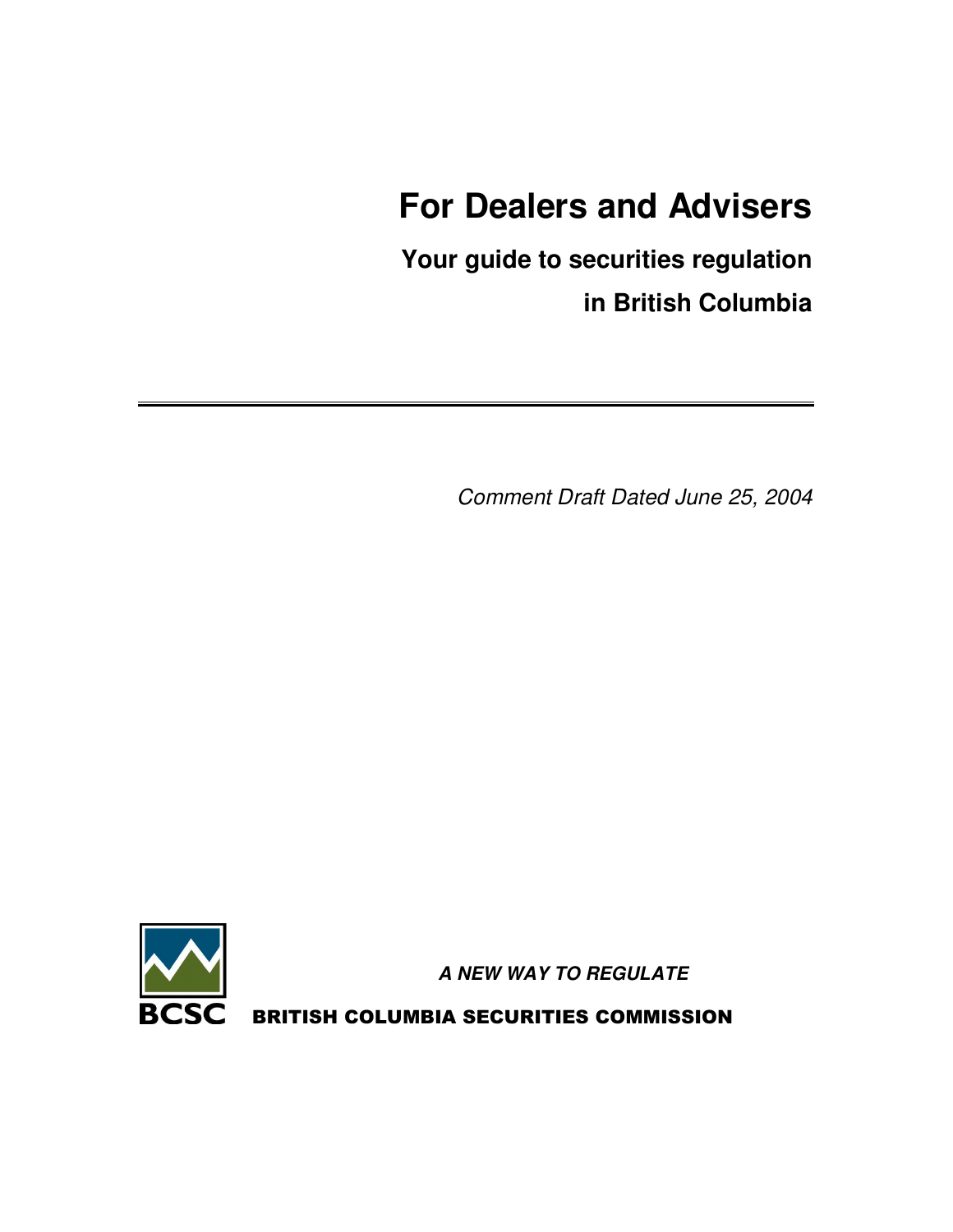# **Table of Contents**

| I.<br>Α.<br>Β. |                                   |                                                                                                                                                                                                 |  |
|----------------|-----------------------------------|-------------------------------------------------------------------------------------------------------------------------------------------------------------------------------------------------|--|
| ΙΙ.            | A.<br><b>B.</b><br>C.             | 1.<br>2.<br>3.<br>$\mathbf{1}$ .<br>2.<br>1.<br>2.                                                                                                                                              |  |
| Ш.             | A.<br><b>B.</b><br>C.<br>D.<br>Ε. | Refusal of Registration, and Conditions and Restrictions 13                                                                                                                                     |  |
| IV.            | Α.<br>B.<br>C.                    | Dealer and Adviser Conduct and Requirements 14<br>1.<br>2.<br>3.<br>Requirement for Representatives and Other Key Personnel<br>$\overline{4}$ .<br>Examinations and Compliance Reviews 35<br>1. |  |
| V.             |                                   | 2.<br>Power to Impose Conditions or Restrictions 35<br>3.                                                                                                                                       |  |
| VI.            |                                   |                                                                                                                                                                                                 |  |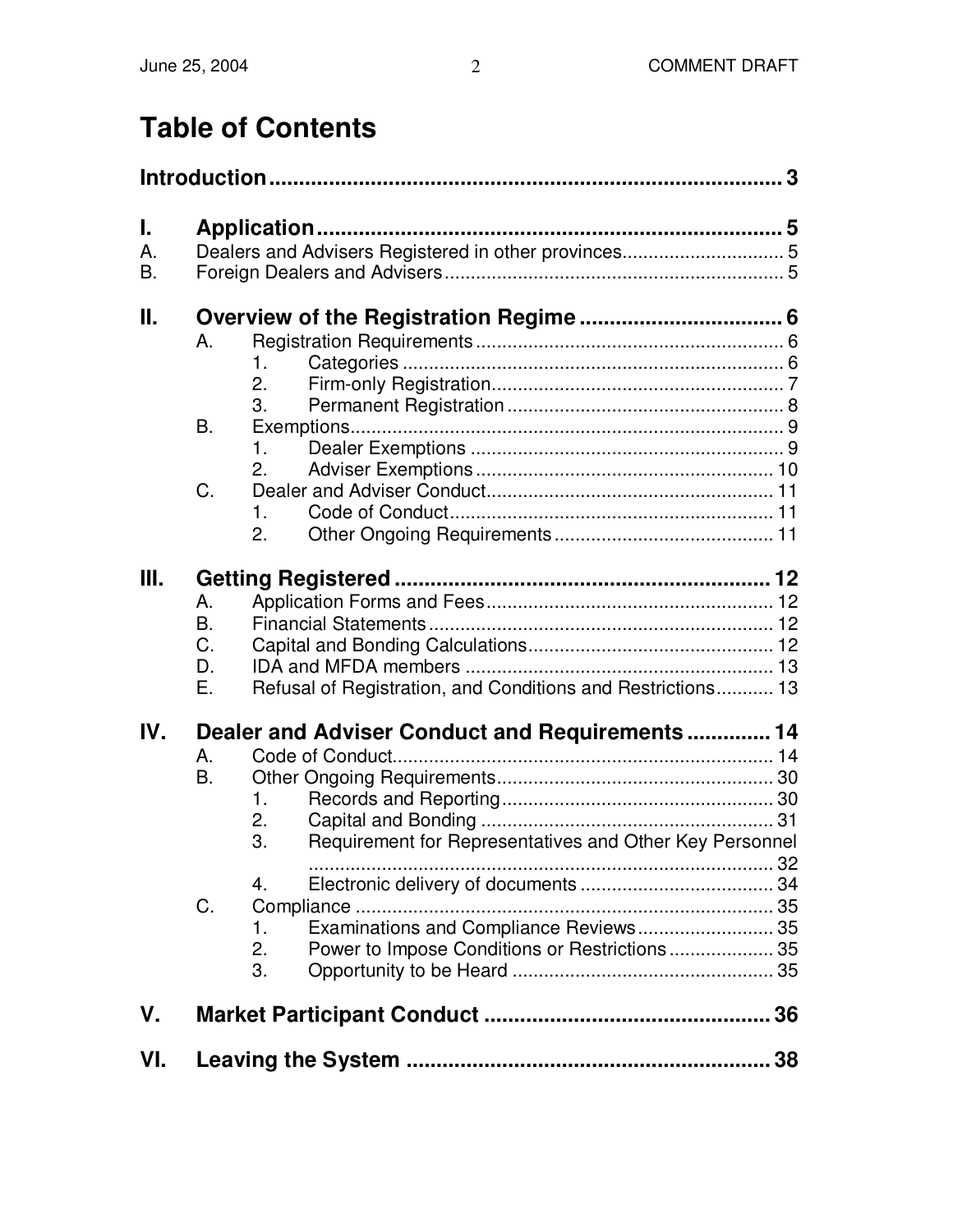# **Introduction**

This Guide is to help you understand what is expected of dealers and advisers under British Columbia securities laws and to give you guidance on how to comply with those laws. Our system of securities regulation is designed to protect investors and clients while minimizing the regulatory burden on industry. We have:

- established principles of regulation to focus dealers and advisers on their responsibilities to their clients and the market,
- imposed requirements only to the extent they are necessary for the protection of investors and markets, and
- designed outcomes-based regulatory requirements with the flexibility to suit a wide range of business models and client relationships.

We think it is important that people like you, who must comply with the requirements, are able to do so using your own judgment and experience. There is no avoiding the fact that securities regulation is a complex area, so there will always be times when you need to get professional advice. However, we believe that this should not be necessary for routine compliance matters, and that the system should be simple enough to understand so that you are able to make better judgments about when to get professional advice, and are able to better instruct your professional advisers when you do so. To create this sort of regulatory environment, we have:

- kept the rules as few and as simple as possible,
- written them in plain language, and
- established guidance and created training programs for dealers, advisers, and other market participants.

We have adopted this approach because we believe it works. Clients get the information and protection they need, and dealers and advisers do a better job of compliance because they understand what is expected of them.

## *How to use this Guide*

The Guide should be read together with the Securities Act and the Securities Rules.

The Act and Rules define and interpret certain words. Many of these words are used in this Guide. To draw your attention to these words, we have italicized them the first time they appear in a Section of the Guide. Unless indicated otherwise, the definitions for the italicized words are in section 1 of the Act or section 1 of the Rules.

To help the reader's understanding of the regulatory regime, this Guide often repeats or paraphrases requirements in the Act, Rules, and other instruments. The text as found in those instruments governs.

## *How to navigate the Act and Rules*

Parts 1 to 9 of the Act and Rules correspond, in terms of subject matter, to the same parts of the Canadian Securities Administrators' (CSA's) national numbering system.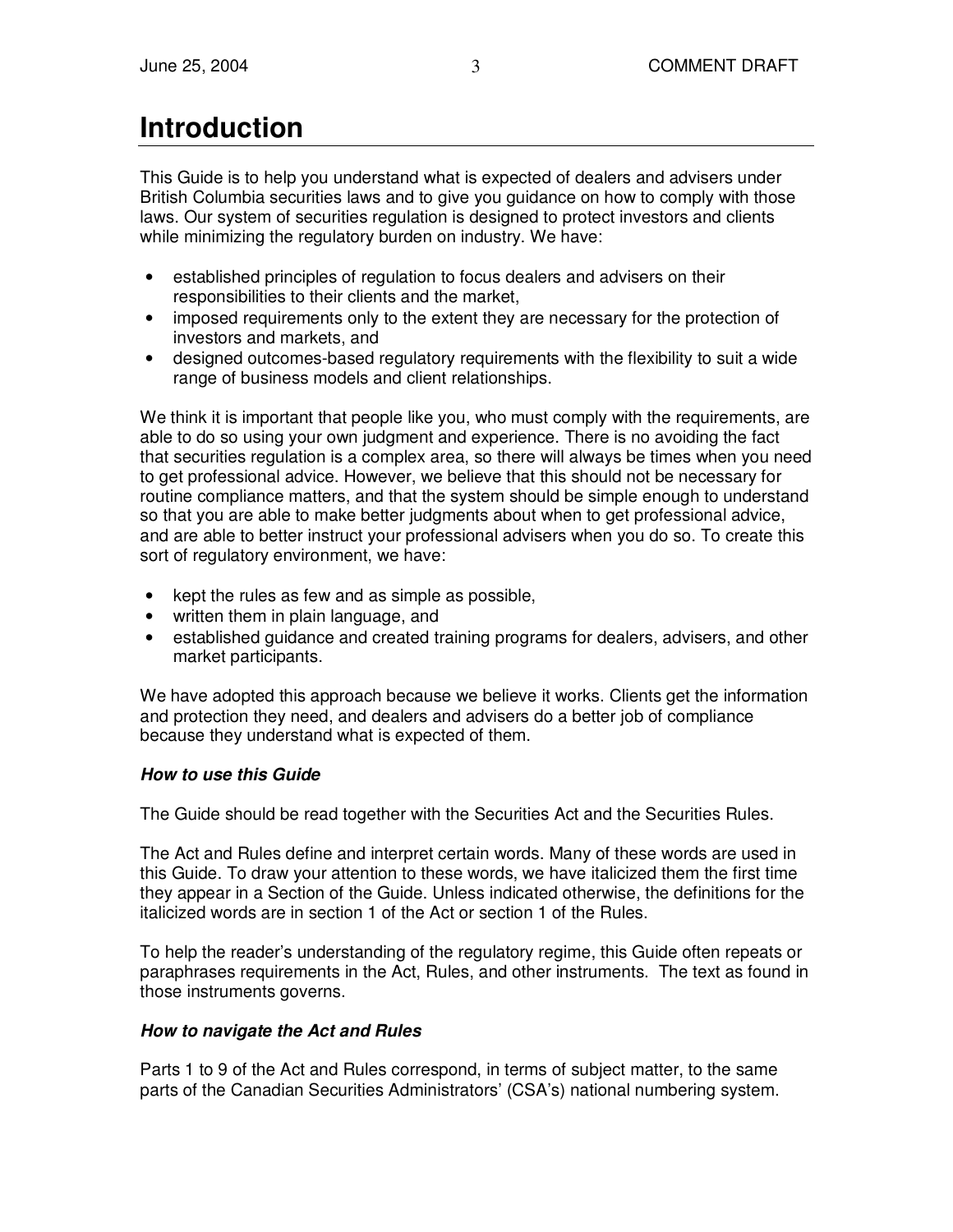## *How to get more help*

This Guide is only part of our system of guidance for dealers and advisers. If you have specific questions that are not answered in this Guide, you can get answers by contacting us by phone or e-mail in the manner described on our website, www.bcsc.bc.ca. The website also has the text of the Act, Rules, forms, and other regulatory instruments.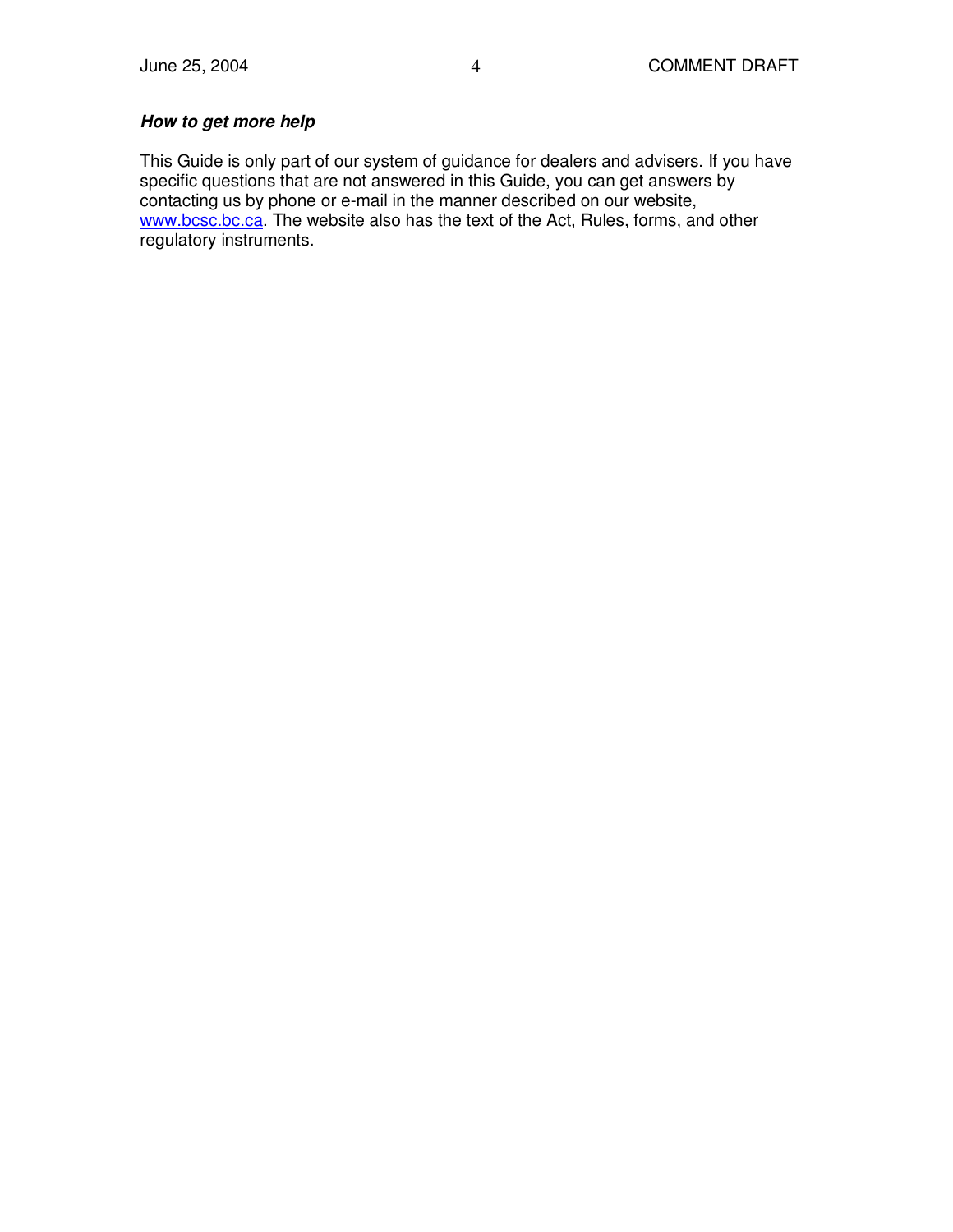# **I. Application**

# **A. Dealers and Advisers Registered in other Provinces**

### *Interface Exemptions*

Most dealers and advisers are subject to securities regulation in more than one province. To avoid imposing different requirements on those who are subject to the securities legislation in other provinces, the Rules include "interface" exemptions that generally allow those dealers and advisers to satisfy the requirements in British Columbia by complying with the requirements of another province ("province" includes the territories).

The "requirements" of the other province include blanket exemptions issued by that province from regulatory requirements, but do not include a discretionary exemption that applies to you but not to registrants generally in that province. If you want the same relief in British Columbia, you will have to apply for it.

The Rules contain an interface exemption for dealers and advisers covering most ongoing requirements (Rules, section 47).

If you are registered elsewhere in Canada and are registering in British Columbia, we ask for your firm's contact information and will verify that you are registered and in good standing in your home province. If you are in compliance with that province's securities regulations, you are registered immediately. If you are not in compliance, we will consider whether your registration should be conditioned or restricted, or whether it is appropriate to grant registration at all.

At present, British Columbia is the only province with a firm-only registration system. If you are an individual registrant in another province, you need not register to carry on business in British Columbia if your firm is registered here.

## *Exceptions*

All dealers and advisers, including those whose home province is not British Columbia, must comply with the following requirements as there are no interface exemptions for:

- the Code of Conduct (Rules, section 32);
- the requirement to maintain a list of authorized activities for each representative (Rules, section 33); and
- the requirement to file a list of a firm's representatives (Rules, section 37).

## **B. Foreign Dealers and Advisers**

In British Columbia, there are exemptions for foreign dealers, advisers, and mutual fund companies that are dealing with pre-existing clients or that accept orders that were not solicited. These exemptions are contained in BC Instrument 71-502 *Exemptions for Foreign Market Participants*. See Part II, Sections B-1 and B-2 of this Guide.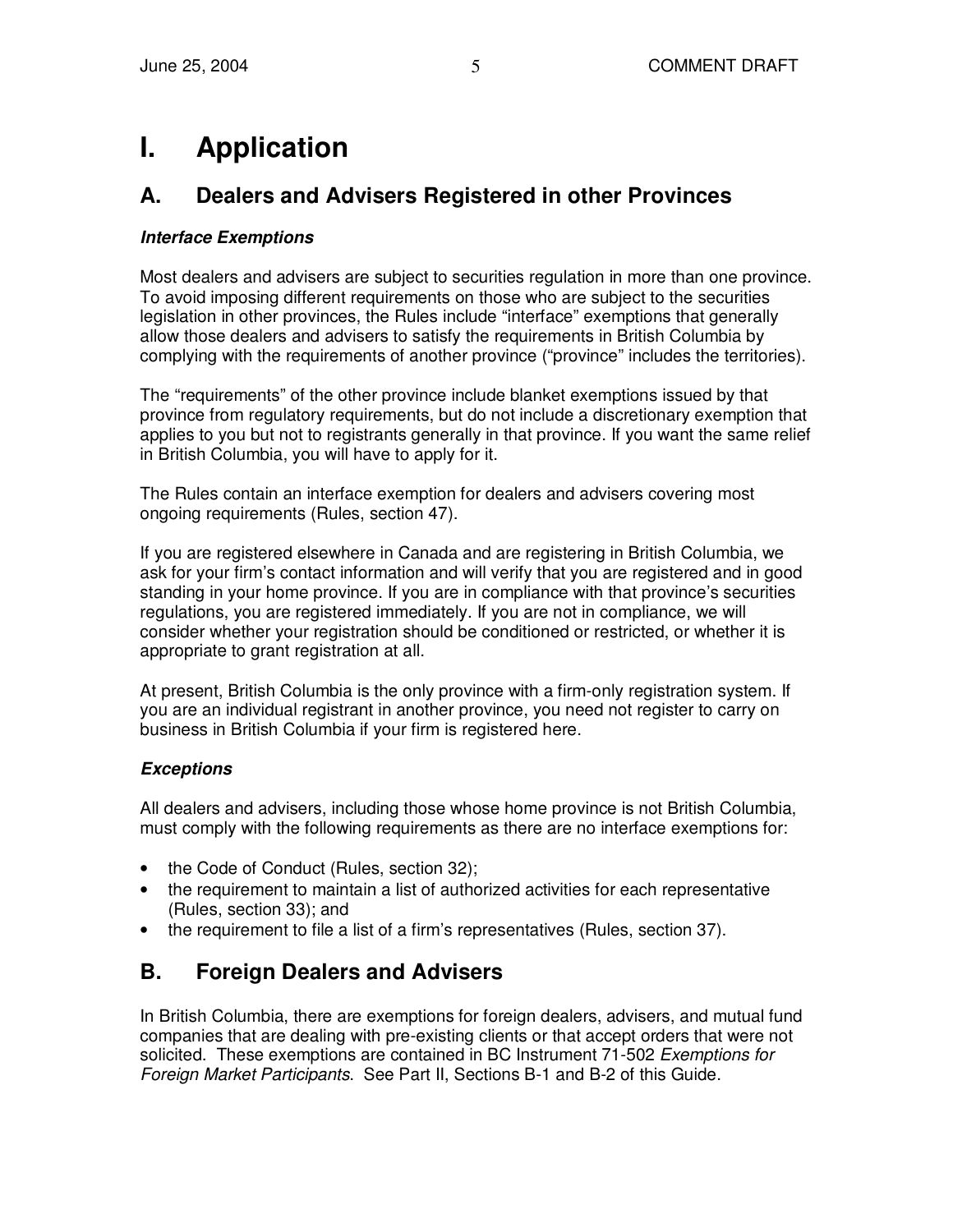# **II. Overview Of The Registration Regime**

Unless exempted under the Rules, anyone who *trades* in *securities* or acts as an *adviser* must register with the Commission (Act, section 14). *Trading* covers a broad range of activities including:

- buying or selling securities, including derivatives;
- acting as an intermediary for buyers and sellers; and
- any "...act, advertisement, solicitation, conduct, negotiation or transaction in direct or indirect furtherance of buying or selling securities."

Not everyone needs to be registered — there are a number of exemptions to deal with routine commercial practice. For example, no one who trades through a registered dealer needs to be registered (otherwise, all your clients would have to be registered) (Rules, section 50). And no one has to be registered to buy a security because the protections offered by the registration requirement are intended to regulate the conduct of sellers, not buyers (Rules, section 49).

*Advising* means engaging in, or holding out as engaging in, the business of

- managing investment portfolios on behalf of clients
- advising on investments or trading in securities

Other exemptions that relate specifically to dealers and advisers are explained in more detail in Part II, Section B of this Guide.

# **A. Registration Requirements**

# **1. Categories**

There are four registration categories in British Columbia: investment dealer, mutual fund dealer, restricted dealer, and adviser (Rules, section 19(1)).

- Investment dealer An investment dealer may trade in all securities, advise clients in connection with those trades, act as a *due diligence provider*, and manage investment portfolios on behalf of clients in the circumstances permitted under the rules of the Investment Dealers Association of Canada (IDA), of which it must be a member (Rules, section 19(2)).
- Mutual fund dealer A mutual fund dealer can only trade in, and only advise clients in connection with trades in,
	- o mutual fund securities,
	- $\circ$  the exempt market.
	- $\circ$  scholarship plan units,
	- $\circ$  employee venture capital corporation and labour-sponsored fund securities (under certain conditions), and
	- o venture capital corporations (under certain conditions).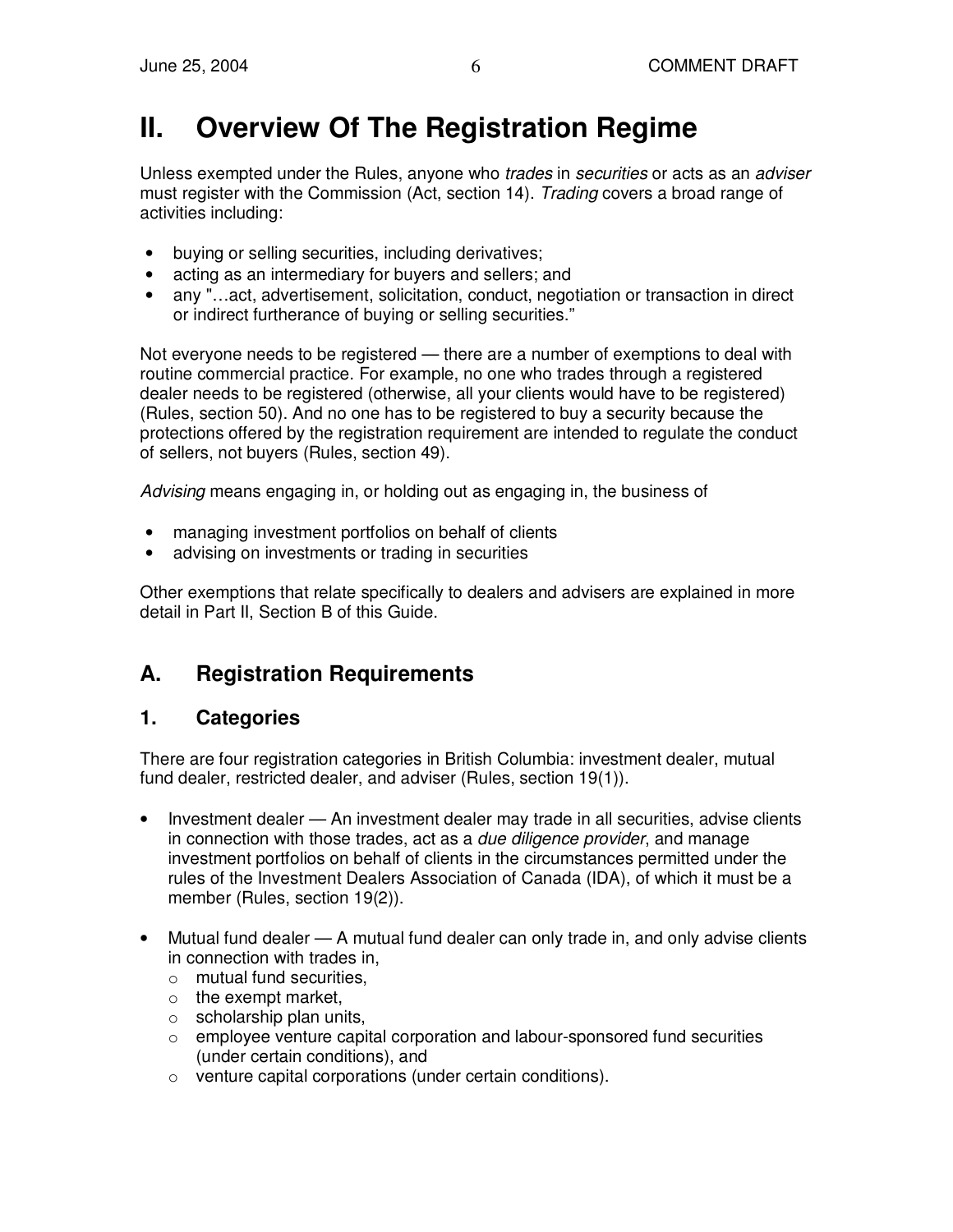A mutual fund dealer must be a member of the Mutual Fund Dealers Association of Canada (MFDA).

- Restricted dealer A restricted dealer may only trade, and may only advise on trades in, the securities specified in the conditions attached to its registration (Rules, section 19(4)). Restricted dealers will have individual conditions of registration established by the Capital Markets Regulation Division. Restricted dealers include those who were previously registered as scholarship plan dealers and exchange contracts dealers.
- Adviser A registered adviser may manage investment portfolios on behalf of clients or advise clients on investing or trading in particular securities (Act, section 1 (definition of *adviser)* and Rules, section 19(5)). If you were previously registered as investment counsel or a portfolio manager, you are now registered as an adviser. Whether you have a discretionary management agreement with your client depends on your relationship with your client.

# **2. Firm-only Registration**

Individuals who are *representatives* of a registered firm do not have to register (Act, section 14; Rules, sections 51 and 77).

As a registered firm, you are responsible for ensuring that your representatives have the character and qualifications necessary to trade or act as advisers, and that they comply with all regulatory requirements, including the Code of Conduct (see Part IV, Section A of this Guide). Your firm and its partners, *directors,* and *officers* are responsible to regulators, and subject to civil liability (at common law and under the insider trading and front running prohibitions) for the actions of your representatives. More than ever before, your hiring and supervision practices are critical to successful compliance and risk management. Your firm is on the hook for the conduct of your representatives.

Representatives of your firm can be your employees or can independently contract with you through a corporation or some other entity such as a partnership. Since you are responsible for the conduct of those who are your representatives, regardless of the business structures they use, you will want to consider what safeguards are appropriate in these circumstances for the protection of your firm and its clients.

For example, you should consider what your needs are for supervisory and audit purposes, especially if the representative is involved in other businesses or works offsite. You may also want to put additional or different requirements in place to manage any risk arising from a particular arrangement. If the representative is involved in another business, you may have expectations about how the representative will ensure ongoing proficiency and devote adequate time to your business.

Depending on your firm's line of business, there may be many additional factors you should consider in making arrangements with representatives who are not your employees. You might consider, for example, getting an acknowledgement from your independent contractors of your expectation that they are bound by and will follow rules set by your *marketplace*, *self-regulatory organization*, or *regulatory organization*.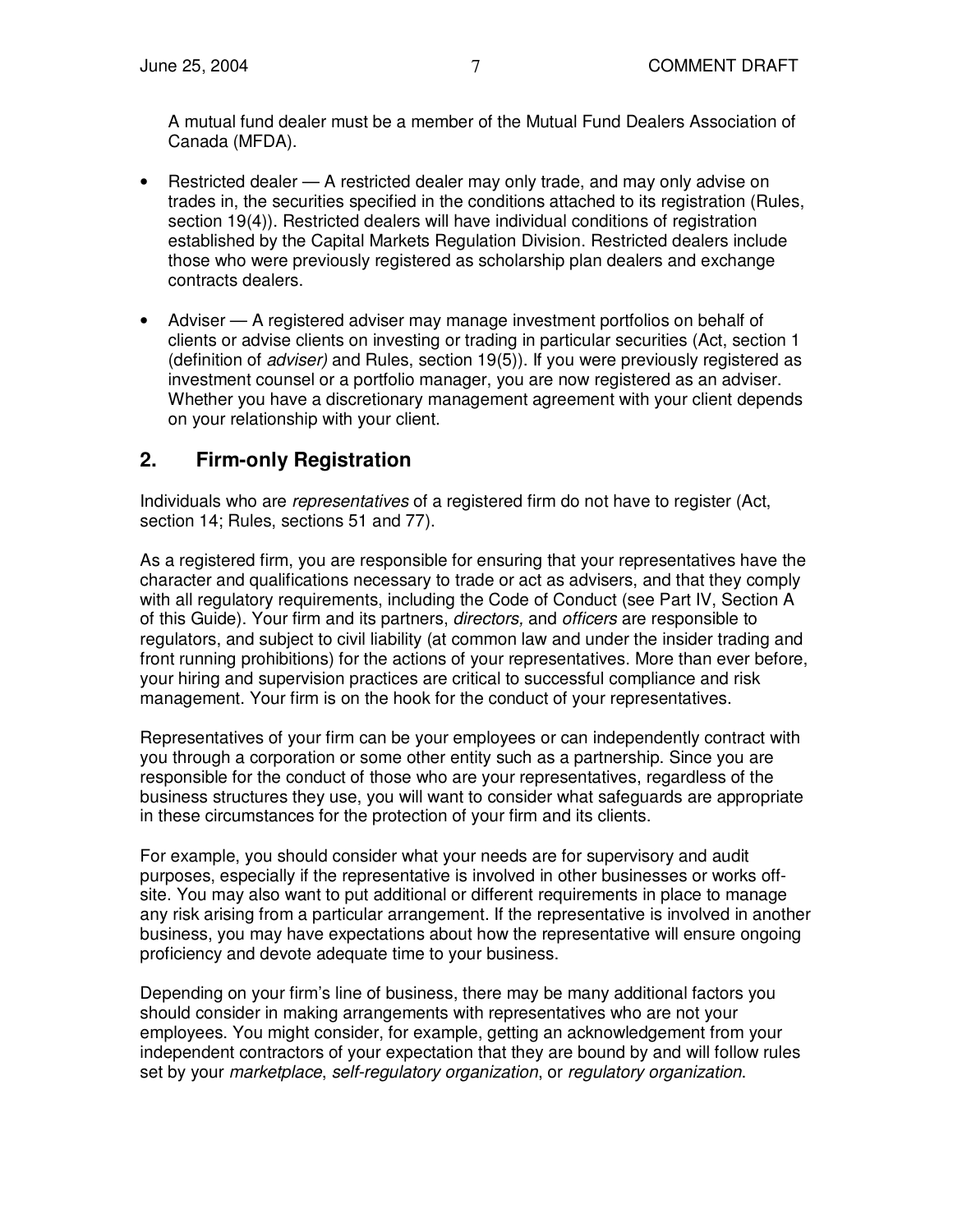To make sure that you can get the information you need when making a hiring decision, the Rules have an information-sharing regime for this purpose (Rules, sections 29 and 30).

Under that regime, which is designed to meet the requirements of federal and provincial personal information protection laws, you can ask any registered firm with whom the representative was previously employed to give you information it has about the representative's engagement with that firm. The firm must provide you with all information that is relevant to judging the representative's suitability to work as a representative. You may use that information to decide whether to hire or terminate the representative, and to manage that representative's conduct. The representative's consent to the disclosure is not required. Examples of relevant information include the prospective candidate's proficiency, competence, conduct in light of the requirements of the Code, history with other regulatory regimes, and client complaints.

A prospective employer may want to know other personal information typically relevant to the hiring decision but that does not relate directly to suitability to work in the industry (for example, punctuality, people skills, and so on). This kind of information is not covered by the information-sharing regime in the Rules, and the usual requirements of employment and personal information protection laws would apply.

When you provide information about a current or former representative to another firm under the information-sharing regime in the Rules, you have a qualified privilege defence if the representative sues you for defamation. This is a defence against liability even if the personal information you share is untrue or otherwise defamatory, as long as you do not act maliciously.

You can only use the information you get under the information-sharing system in the Rules to make a decision whether to hire or terminate a person as a representative or to manage the person (Rules, section 30(2). You cannot disclose that information to anyone, other than

- a *regulator* or its delegate
- a marketplace, self regulatory organization, or regulatory organization (if you are a *regulated person*)
- a person empowered by law (Canadian or otherwise) to regulate financial services
- if required or permitted by law (Rules, section 30(3)).

## **3. Permanent Registration**

Once registered, you do not have to renew your registration. On an annual basis and before December 31 each year, you must report to the Commission the number of representatives who currently work for you or who have worked for you in the previous year and pay a prescribed annual fee (Rules, section 37 and Fee Regulation to be published later). Your annual report of representatives forms the basis for your fee assessment. Your registration continues in force until you choose to surrender it, it expires, or it is suspended or revoked by the Commission (Act, section 15(3)).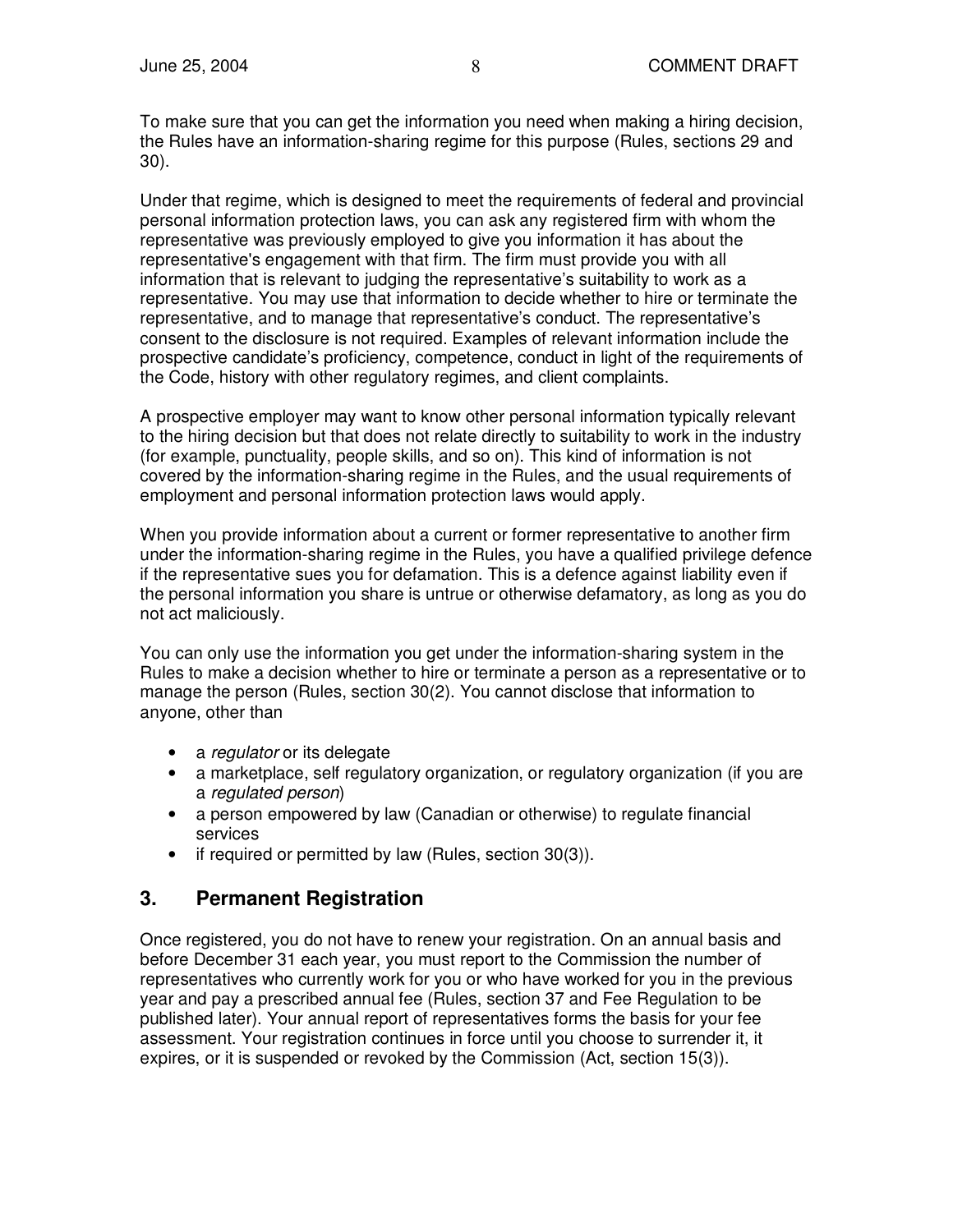## **B. Exemptions**

The legislation includes many exemptions from the registration requirement for raising capital through private placements, to facilitate issuer transactions, and for other circumstances in which it is appropriate not to impose the registration requirement.

The exemptions described here are those particularly relevant to dealers and advisers. Other exemptions are described in the issuer guide.

## **1. Dealer Exemptions**

## *Pre-existing relationships with residents of British Columbia*

A registered dealer from another Canadian jurisdiction or from a foreign jurisdiction does not have to be registered in British Columbia to deal with a client who has become a resident of British Columbia (either temporarily or permanently) (Rules, section 73(a); BC Instrument 71-502, section 2(a)).

## *Unsolicited trades with residents of British Columbia*

A registered dealer from another jurisdiction in Canada or from a foreign jurisdiction does not have to be registered in British Columbia as long as it does not

- advertise or engage in promotional activity directed at British Columbia residents in the six months prior to the trade, or
- pay anyone other than a client or purchaser or a *representative* outside British Columbia in connection with trading in British Columbia (Rules, section 73(b); BC Instrument 71-502, section 2(b)).

You would be directing your advertising or promotion at residents of British Columbia if you target British Columbia residents (either specifically or as part of a Canada-wide marketing initiative). For example, a web page on the registrant's website dedicated to services offered to British Columbia residents or setting up an office in British Columbia is directed marketing or promotion, as are broadcast or print campaigns on a Canada-wide basis. General marketing information that is accessible to a British Columbia resident, but is not specifically directed to the British Columbia market, is not directed marketing or promotion. Payments that would offend this rule include commissions, referral fees, or any payments made to someone other than the client or a purchaser or a representative outside British Columbia in connection with trading activities in British Columbia.

A dealer from a foreign jurisdiction must also provide the client with prescribed disclosure. The prescribed disclosure in Form 71-502F1 warns clients of the risks inherent in dealing with a dealer outside Canada. The form is available on our website: www.bcsc.bc.ca.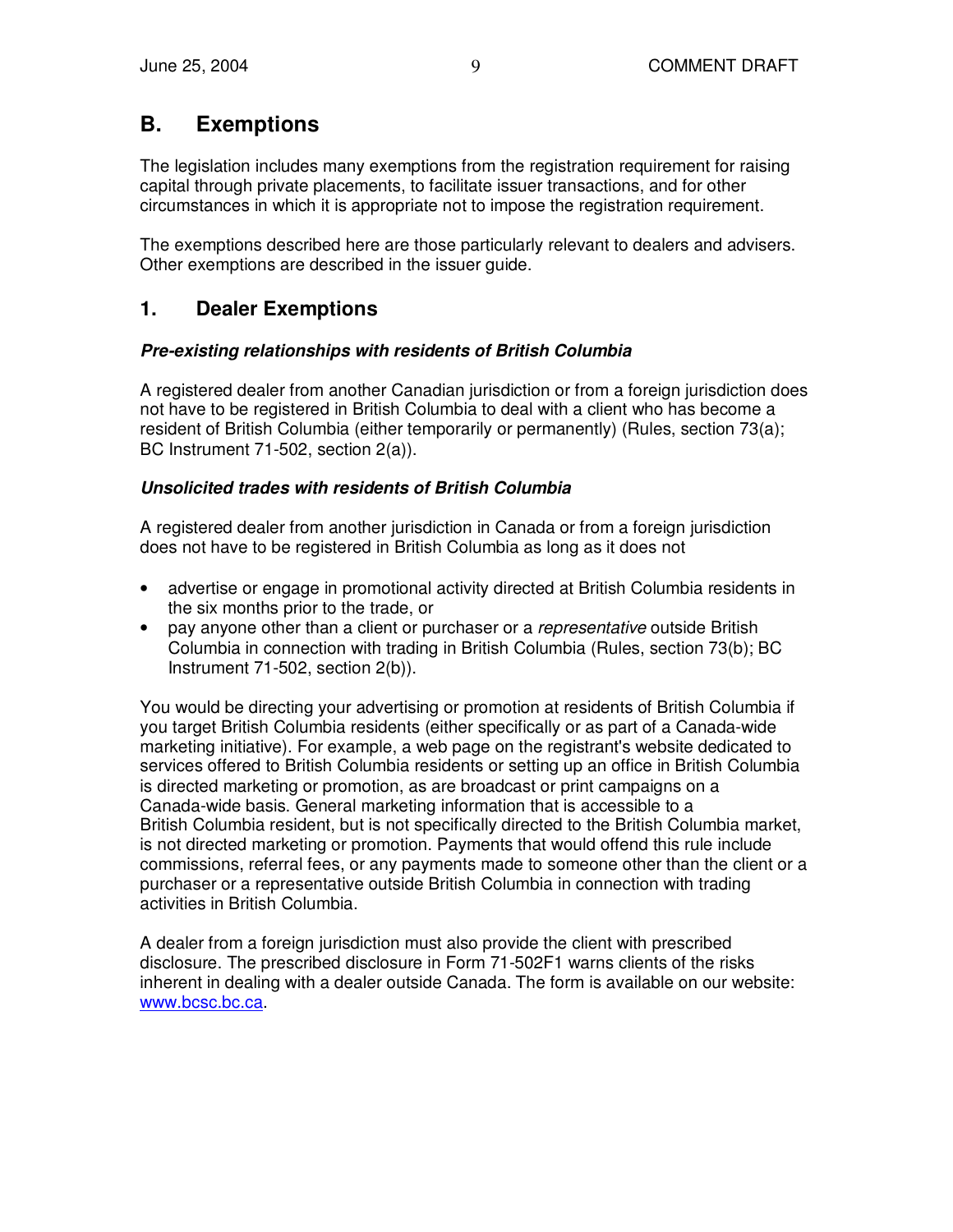## **2. Adviser Exemptions**

## *IDA members*

An investment dealer does not have to be registered to act as an adviser if it follows the rules of the IDA relating to portfolio management services (Rules, section 82).

## *General advice*

There is no need to register if you advise only about investments generally, rather than about specific securities. Nor do you need to register if you provide advice through publications or other media but do not hold yourself out as tailoring the advice to needs of specific clients. If you provide research about a particular company to a client but do not advise on whether that client should trade a security of that company or invest in that company, you do not need to register (Rules, section 78). You are, however, still subject to the prohibition against making misrepresentations. (See Part V of this Guide.)

## *Pre-existing relationships with residents of British Columbia*

A registered adviser from another Canadian jurisdiction or from a foreign jurisdiction does not have to be registered in British Columbia to deal with a client who has become a resident of British Columbia (either temporarily or permanently) (Rules, section 83(a) and BC Instrument 71-502, section 3(a)).

## *Unsolicited advice to residents of British Columbia*

A registered adviser from another jurisdiction in Canada or from a foreign jurisdiction does not have to be registered in British Columbia to deal with clients as long as it does not advertise or engage in promotional activity directed at residents of British Columbia during the six months before advice is given (see the discussion above of the corresponding exemption for dealers) (Rules, section 83(b); BC Instrument 71-502, section 3(c)). Like dealers, an adviser from a foreign jurisdiction also has to provide the client with the prescribed disclosure in Form 71-502F1.

## *Advice to registered dealers and advisers*

A registered adviser from another jurisdiction in Canada or from a foreign jurisdiction does not have to be registered to advise clients who are registered dealers or advisers (Rules, section 83(c) and BC Instrument 71-502, section 3(b)).

## *Advisers and pooled funds*

If you offer pooled funds to your clients, manage the investment portfolio, and invest the client's assets in the fund so that you can provide discretionary money management services, then you are exempt from the **prospectus requirement** in section 18(1) of the Act (BC Instrument 81-509, section 3(1)). To use the exemption, you must file an annual report of new assets under management (BC Instrument 81-509, section 3(2)) . Advisers should remember that when they offer securities to their clients under registration or prospectus exemptions they are still bound by the obligations to "know your client" (Code, section 12) and provide suitability advice (Code, section 13). The use of an exemption does not allow you to avoid your obligations as a registrant.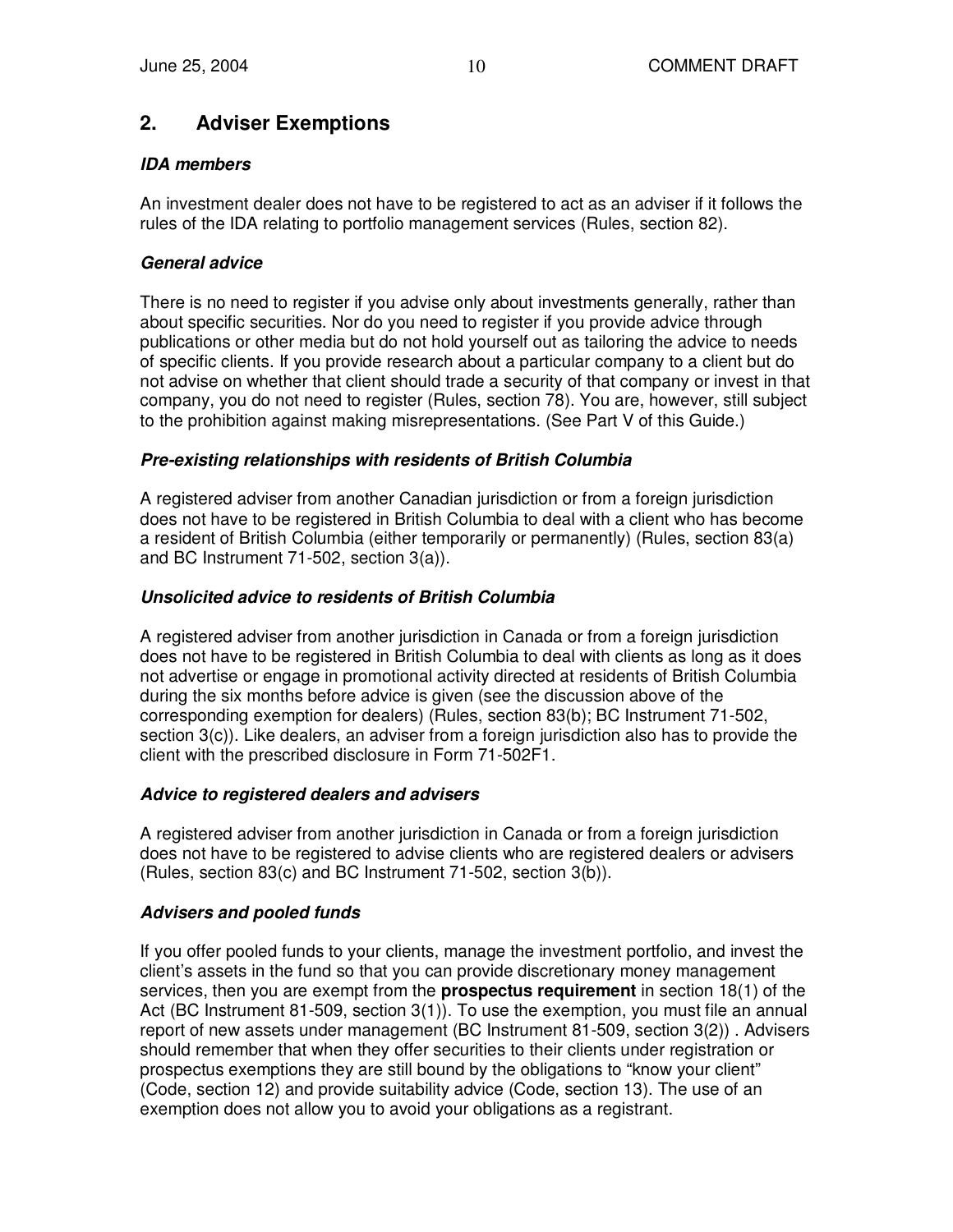## **C. Dealer and Adviser Conduct**

## **1. Code of Conduct**

Dealers, advisers, and their representatives must comply with the Code of Conduct (Rules, section 32), which replaces most of the detailed and prescriptive requirements that were in the former legislation. The Code and guidance about how to apply it are in Part IV, Section A of this Guide.

## **2. Other Ongoing Requirements**

In addition to the Code of Conduct, there are some specific requirements that apply to dealers and advisers dealing with the following matters:

- records and reporting;
- capital and bonding;
- authority for representatives;
- personal information forms for partners, directors, officers, and significant securityholders;
- segregation of assets and subordination agreements; and
- annual audited financial statements.

These additional ongoing requirements are discussed in Part IV, Section B of this Guide.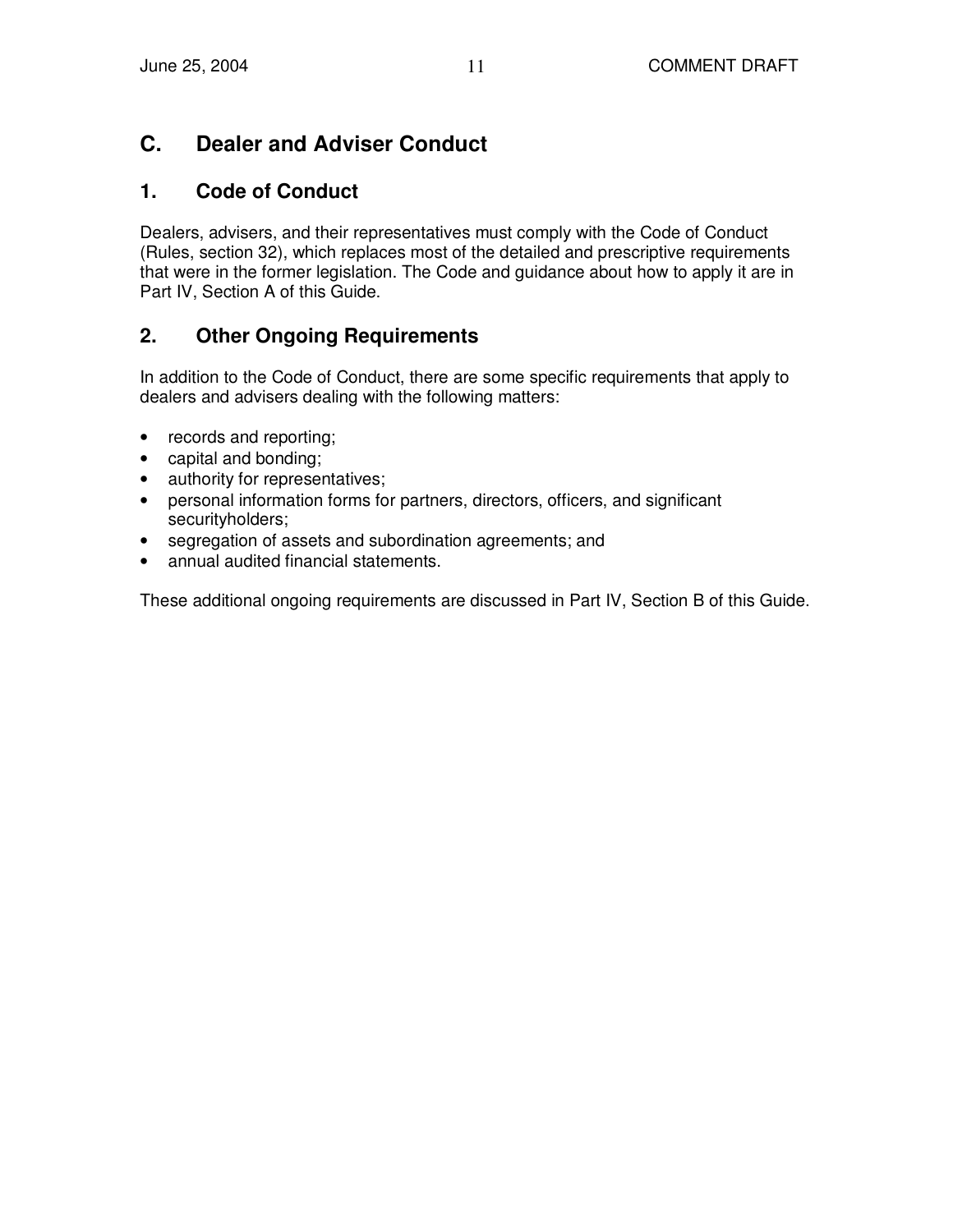# **III. Getting Registered**

# **A. Application Forms and Fees**

The IDA administers the registration of investment dealers. To apply for registration as an investment dealer, you apply to the IDA and pay the prescribed fees to them.

To apply for registration under any other category, you apply to the Commission and pay the prescribed fee to it. BC Form 31-901F is the application for registration and can be found on the Commission's website at www.bcsc.bc.ca.

We review dealer and adviser applications for registration from firms based in British Columbia and foreign firms not yet registered in another Canadian jurisdiction to the same standard we use to conduct compliance examinations of registered dealers and advisers. The application process is like a mini-compliance examination. We expect that new registrants will come away from the application process with a thorough understanding of their ongoing responsibilities.

In the firm-only system, we focus carefully on information about your firm's hiring and information-sharing systems because you are the gatekeeper to the industry for individual representatives. (See later discussion under Code, section 21.) We also focus carefully on those individuals who run your firm (partners, directors, officers, and significant securityholders) as the integrity and competence of those people is critical to your firm's successful compliance. You must file personal information about these individuals (Rules, section 27; Form 31-902F).

If the Commission requests additional information about your application, you are obliged to provide it (Act, section 46).

## **B. Financial Statements**

An applicant for registration must file financial statements in accordance with the Rules (Rules, sections 24, 25, 26).

# **C. Capital and Bonding Calculations**

## *Capital*

An applicant for registration must file a report disclosing

- what amount of capital would reasonably be considered sufficient to meet its expected business obligations, and
- a calculation that shows the capital it has (Rules, section 22).

If the capital adequacy calculation uses any different accounting methodology than that used in the financial statements, you need to justify the difference and reconcile the two methods.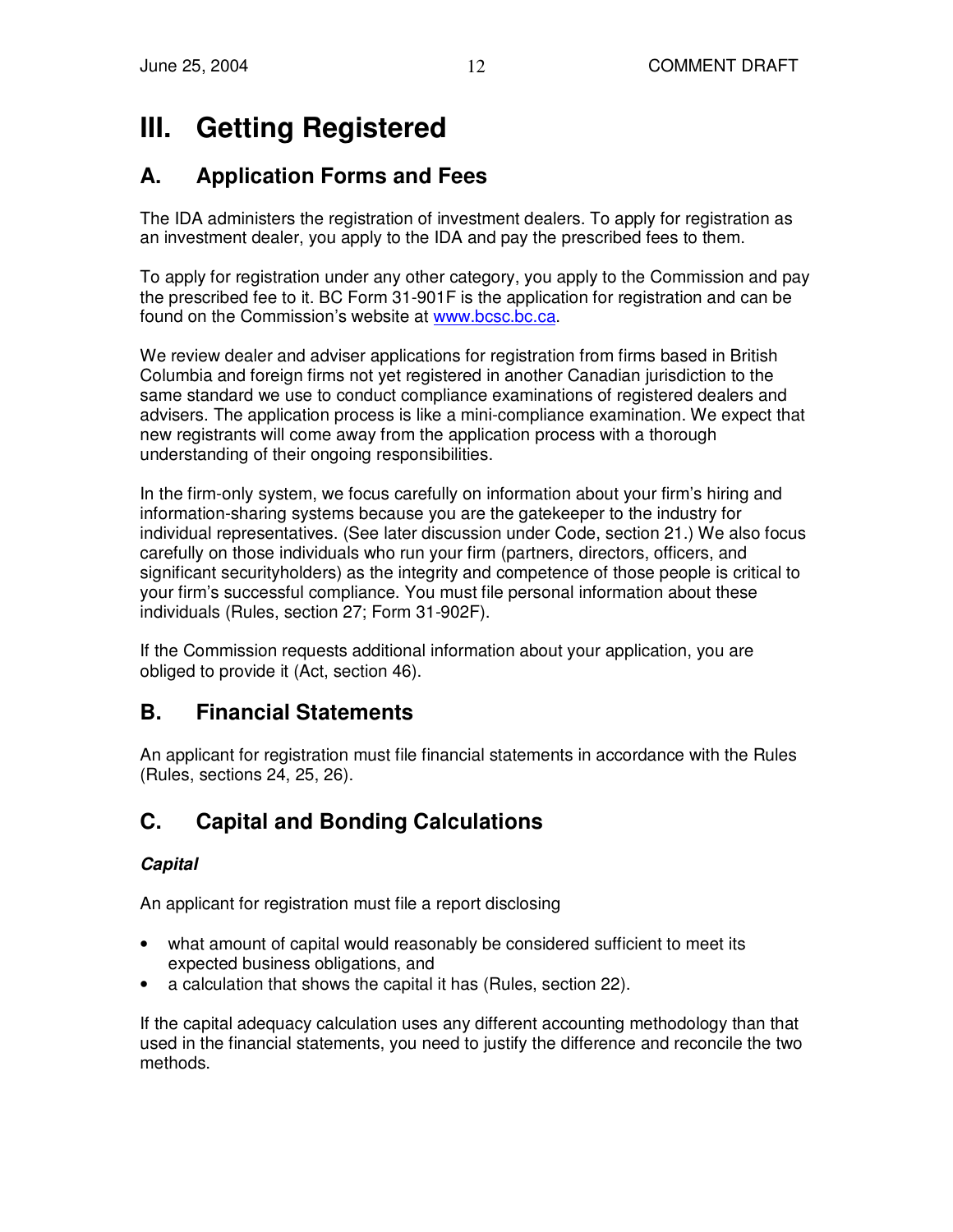The capital adequacy rule is not designed to ensure that you are able to pay every conceivable claim any client or third party might have against your firm and its representatives. It ensures that in the event of a winding up you would be able to conduct that winding up in an orderly manner.

What is reasonably sufficient for an adviser or dealer that does not handle or have access to client funds and assets will be different from what is adequate for an adviser or dealer that handles client funds and assets. If you use powers of attorney in serving your clients, or automatically deduct fees from client accounts, your capital adequacy calculation should take into account that you have access to client funds although you may not generally handle client funds and assets. Whether you serve institutional clients, retail clients, or both, also affects your calculation of what is reasonably sufficient.

In deciding your firm's appropriate level of capital, you will want to consider the historical effect of market downturns, potential near-term operating expenses, and other foreseeable risks on your firm and its ability to continue as a going concern. If your firm uses its own capital to underwrite distributions of securities, you will need to ensure that your firm's capital is sufficient to meet your underwriting obligations, even in adverse market conditions, without risking your firm's ability to carry on business.

## *Bonding*

An applicant for registration must also file a report disclosing:

- the terms and amounts of bonding reasonably considered sufficient to cover the risk of client losses as a result of forgery, fraud, robbery, and theft by the firm and its representatives; and
- evidence of the bonding coverage it has (Rules, section 23).

Again, what is reasonably sufficient will differ, depending on your exposure, your access to client funds and assets, and the strength of your supervision system.

## **D. IDA and MFDA members**

A firm applying for registration as an investment dealer must meet the IDA's requirements for financial statements, capital adequacy reports and calculations, and bonding reports. Similarly, a firm applying for registration as a mutual fund dealer must meet the MFDA's requirements in these areas.

## **E. Refusal of Registration, and Conditions and Restrictions**

The Commission may refuse to accept a firm's application for registration, or attach conditions or restrictions to the registration. Before the Commission does so, you have a right to be heard (Act, sections 15 and 16). (See Part IV, Section C of this Guide.)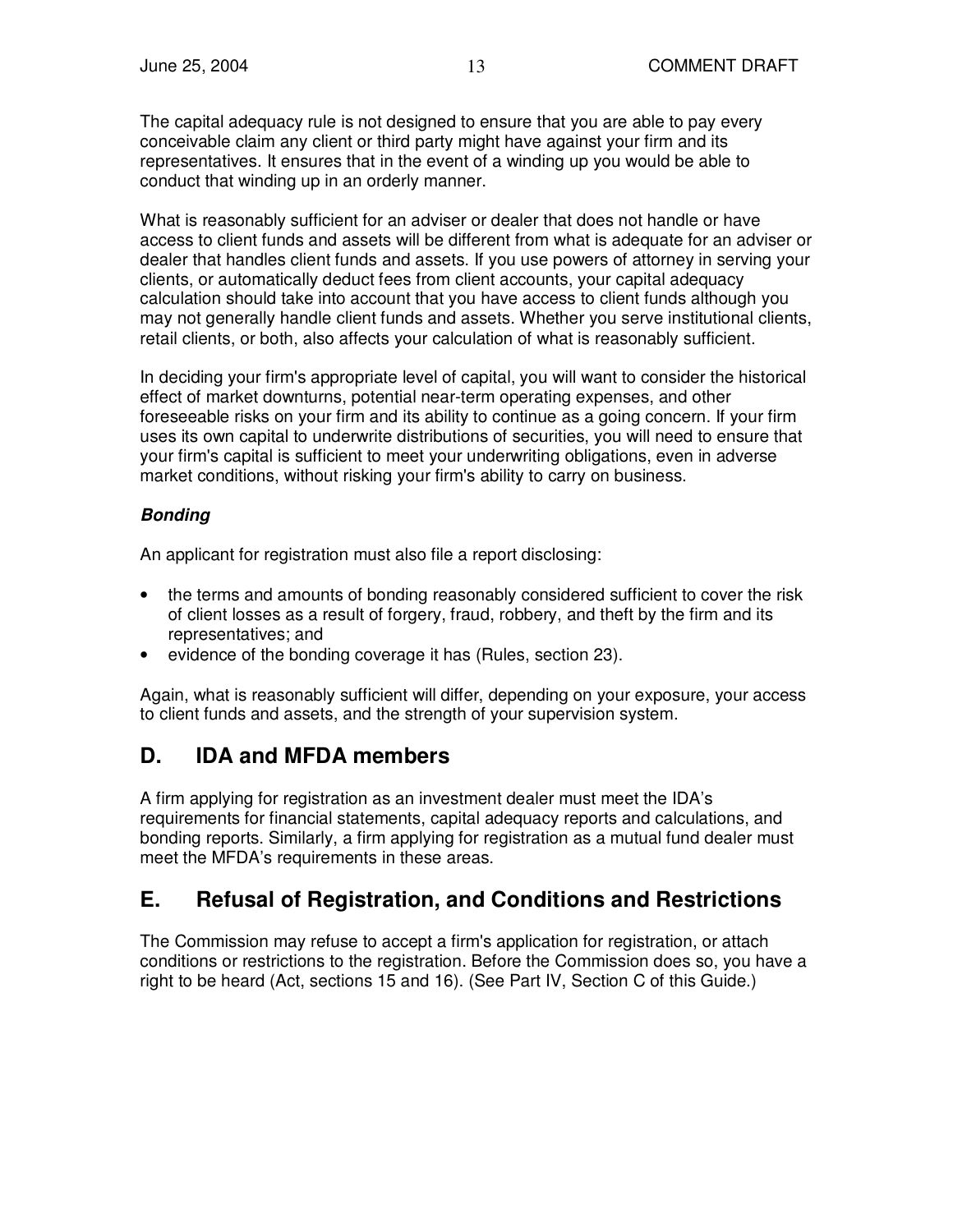# **IV. Dealer and Adviser Conduct and Requirements**

## **A. Code of Conduct**

A registered dealer or registered adviser and its representatives must comply with the following Code. Some aspects of the Code relating to compliance and other systems apply only to registered firms and not to their representatives (Code, section 27). The only other exemption is for registered dealers that are discount brokers and follow the requirements for discount brokers set by the IDA (Code, section 26).

In this section, the provisions of the Code that are found in the Rules are in bold face type. The relevant guidelines appear underneath in ordinary type.

## *Integrity and fairness*

#### **1. Act fairly, honestly, and in good faith and in the best interests of your client.**

You should regularly consider and evaluate the appropriateness of your activity or your firm's activity in the securities market, whether on your own behalf or on behalf of clients, against this duty.

#### **2. Exercise the degree of care, diligence, and skill that a reasonably prudent person would exercise in the circumstances.**

The Commission will measure the degree of care, diligence, and skill in the context of the registrant's responsibility as a part of the system of securities regulation – including the expectation that firms and their representatives will be familiar with all of this Code and act in ways that reflect the outcomes required by this Code.

One aspect of exercising the required level of care, skill, and diligence is to act promptly on client instructions, including an instruction to move a client's account to another firm.

## **3. Comply with all relevant laws and regulations that govern you.**

You will need to keep informed of the laws that govern your business. Apart from securities laws (including the rules of, for example, the IDA, MFDA, Market Regulation Services Inc. (RS) and the exchanges), these laws could include federal proceeds of crime and anti-terrorist legislation.

#### **4. Do not engage in conduct that would bring the reputation of the securities market into disrepute. Take all reasonable steps to determine whether a client's actions threaten the integrity of the securities market.**

You are a gatekeeper of the integrity of the securities market. It follows that it is your duty to act in the best interests of your client. However, to comply with this requirement, you must also act in the best interests of your firm and the securities industry as a whole.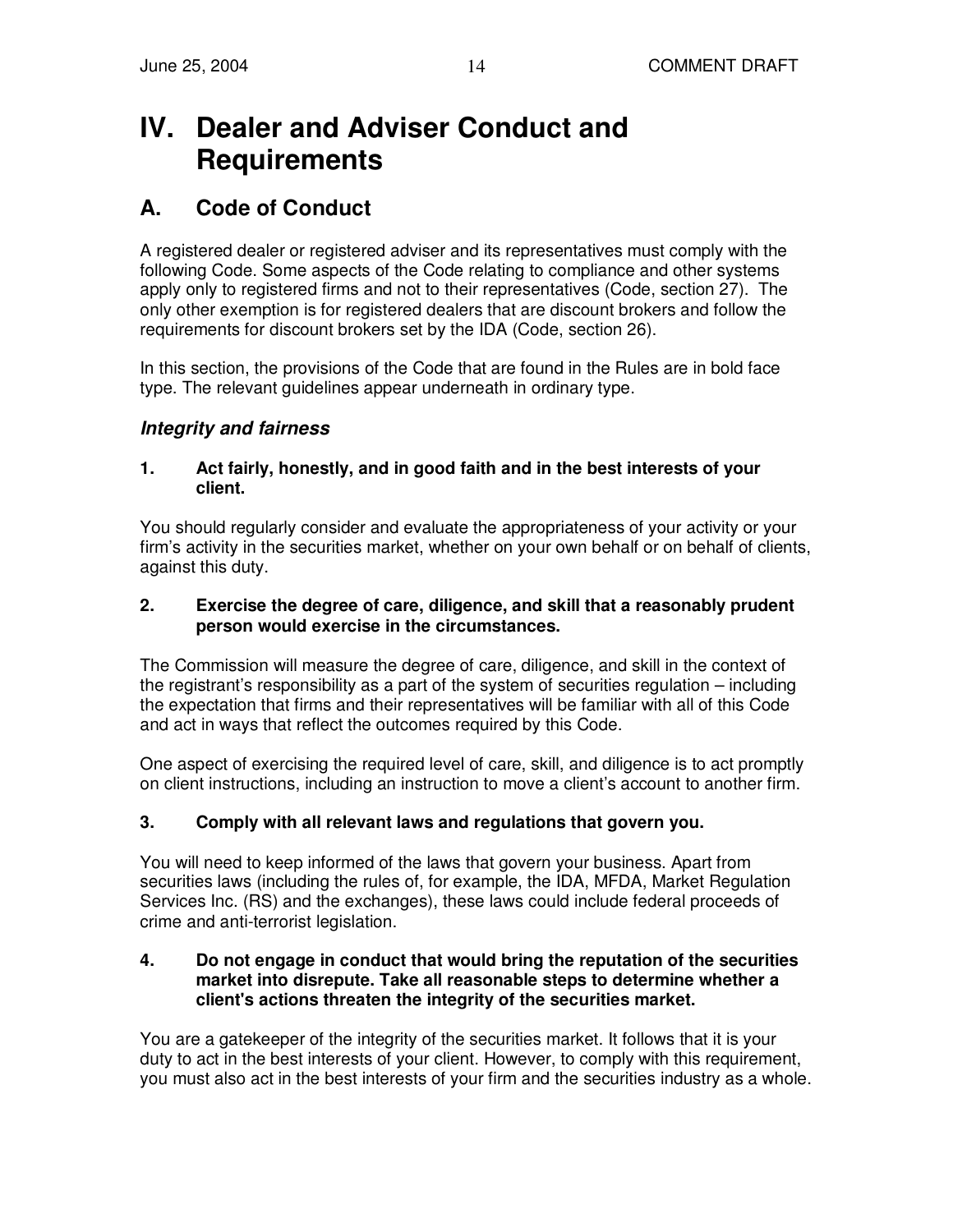In this context, the best interests of your firm are not limited to your firm's profitability or growth. The Commission will measure your compliance with this section against a longterm view of "best interests". For example, if your activities or your firm's activities in the securities market is profitable, but would lead a reasonable person to think that your firm lacks integrity or that markets are tilted unfairly in favour of those "on the inside track", then your activity would harm both your firm's reputation and the reputation of the securities market.

### **5. If a client refuses to comply with all relevant laws and regulations, cease to act on behalf of that client.**

You should use all reasonable efforts to ensure that your client understands the relevant regulatory requirements and their implications at all stages of a transaction. If you become aware or suspect that your client is not complying with regulatory requirements, you should inform the person at your firm responsible for your compliance program. If your client refuses or fails to comply, you must no longer act for that client and you should consider whether to bring the client's activities to the attention of regulators.

#### **6. Do not contract out of any duty or liability you or your firm may have under this Code.**

For example, you cannot use client agreements that say this Code or other regulations, in whole or in part, do not apply.

## *Dealings with clients*

### **7. Keep each client informed of all information that a reasonable person would consider important to the business relationship.**

Relationships with clients are based on trust. Each client needs to know any information, both good and bad, about your firm, you, and your business, that a reasonable client would want to know before entering into or continuing that relationship. You should, for example, keep each client informed about any conditions or restrictions on your firm's registration, or on your own trading or advising activities (whether imposed by the Commission or by your firm). You should also keep each client informed about relevant employment, regulatory, or criminal history. For example, a reasonable person would likely consider important:

- any limitations on the scope of investment products you can sell;
- any criminal or quasi-criminal convictions, or civil court findings, relevant to your integrity and trustworthiness;
- any findings by a *regulator* or a *marketplace, self regulatory organization*, or *regulatory organization* that you contravened regulatory requirements, and any sanctions imposed as a result, whether through a formal process or a settlement;
- any potential financial risks the client assumes by dealing with you or your firm, including any risks associated with the coverage of your bond or investor protection fund.

A good way to eliminate any confusion about the nature of the relationship with the client is to set it out in a contract.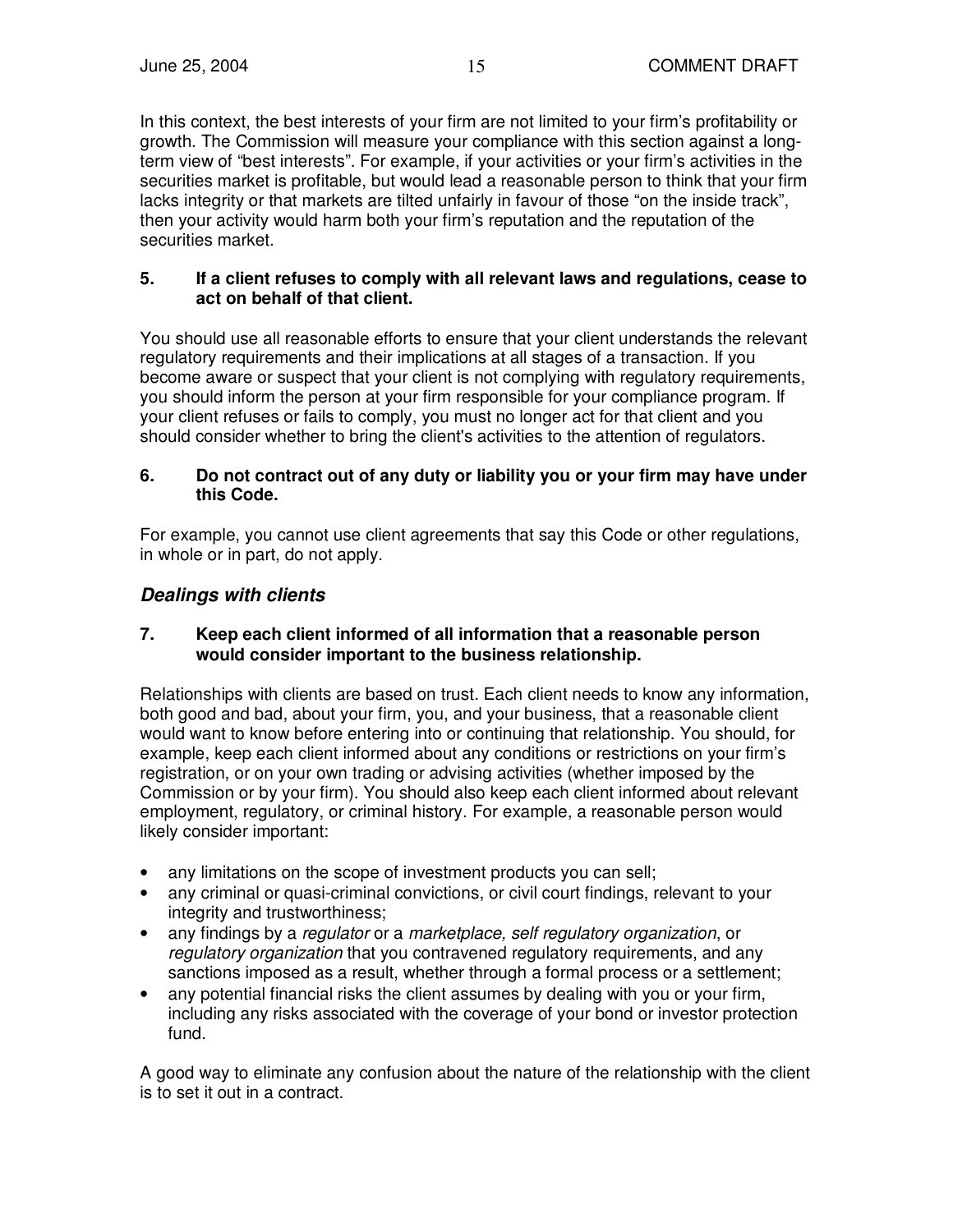In designing your client contract and your client communications procedures, you should also consider what information would help the client understand the nature of your business relationship. Both your expectations of the client and the client's expectations of you are important considerations for discussion and documentation.

### **8. Ensure that each client is provided on a timely basis with the records that a reasonable client would consider important respecting all transactions that you conduct on the client's behalf and on the status of the client's account.**

For dealers, complying with this section of the Code is usually going to mean sending promptly to the client all relevant information relating to a trade, having regard to the type of security being traded. This would normally include the particulars of the trade, any consideration the client pays in connection with the trade, and any information about conflicts of interest that apply to the trade (see sections 15 to 18 of this Code). If a client receives information about the purchase and sale of mutual funds from a fund company or a trust company, you do not need to send the client the same information.

The purpose of sending clients statements is to keep them informed about the status of their accounts and about the activity in those accounts since the last statement. The objective is to ensure that the client has information on a current basis that is reasonable in the circumstances. This would normally mean monthly, but less frequent reporting may be reasonable in some circumstances (for example, if the volume and frequency of trading in the account is low, or if the client requests less frequent reporting).

Advisers should send the client all relevant information relating to advising, based on the mandate with the client. This would likely take the form of regular statements that keep clients informed about the status of their portfolio and about the activity in the portfolio since the last statement. This would normally include details of changes to the portfolio, any consideration the client pays in connection with those changes, and any information about conflicts (see sections 15 to 18 of this Code). The objective is to ensure the client has information on a current basis that is reasonable in the circumstances. This would normally mean at least quarterly, although you and your client may agree to more or less frequent reporting.

All firms should provide to the client anything the client will need to know to prepare and file income tax returns relating to the client's accounts with the firm and the client's capital gains or losses, and dividend or interest income received.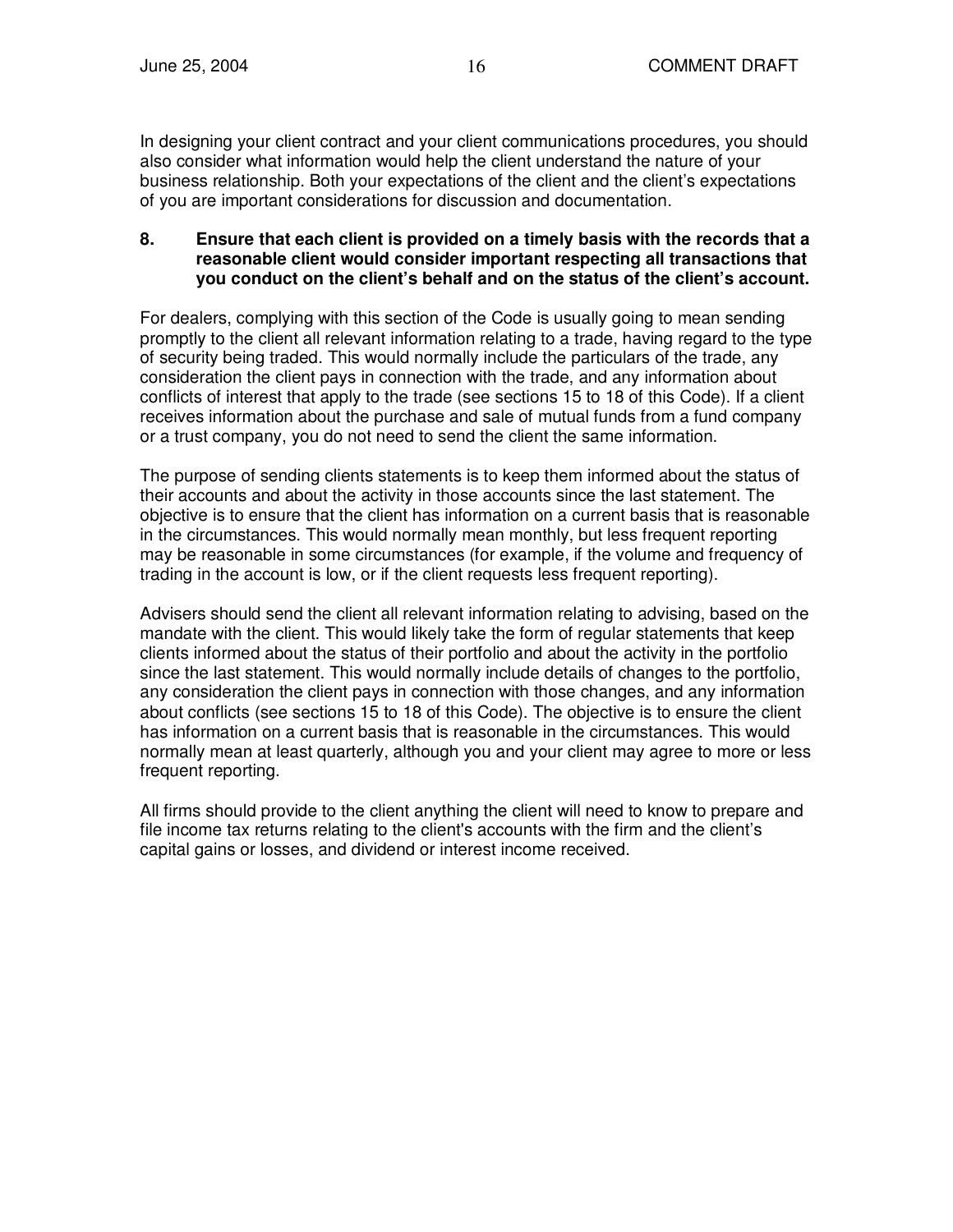#### **9. Ensure that all disclosure you prepare and provide to clients uses plain language.**

Plain language helps clients understand your disclosure. It will ensure that they understand the securities they hold, the processes to deal with those securities, and their relationship with your firm.

There are many resources available on the subject of plain language, but here are some basic principles for you to consider when preparing these documents:

- Use short sentences.
- Use definite, unambiguous, everyday language.
- Use the active voice.
- Avoid superfluous words.
- Organize the document in clear, concise sections, paragraphs, and sentences.
- Avoid legal jargon.
- Avoid boilerplate wording.
- Avoid multiple negatives.
- Avoid technical terms where possible (if you use them, include definitions or explain them).
- Use charts and tables where it makes information easer to understand.

## *Confidentiality*

#### **10. Hold in confidence all information acquired in the course of your relationship with the client, unless the client consents to the disclosure, the disclosure is legally required, or the client appears to be engaging in activity that could threaten the integrity of the securities market.**

In the course of your relationship with a client, you will receive confidential information about your client's financial and personal circumstances. Quite apart from provincial and federal laws relating to personal information protection, receiving this information places you in a position of trust and responsibility and it is unethical to betray this trust. If confidential information is disclosed, the client is damaged, whether or not the disclosure was intentional.

You may disclose your client's confidential information in three situations; you should explain these situations to the client at the beginning of your relationship.

First, you may disclose information if you get the client's consent, preferably in writing. Having the client sign a "blanket" consent statement allowing the general release of confidential information over an indefinite period may be acceptable. However, consent must be meaningful, whether blanket or tailored. A consent that does not alert a reasonable client to the use or disclosure you intend to make of the client's personal information is not meaningful. You should not require the client to consent to the sharing of confidential information as a prerequisite for providing service to clients or prospective clients, as this both compromises the integrity of the consent and creates a conflict between you and your client (see discussion under sections 15 to 18 of this Code).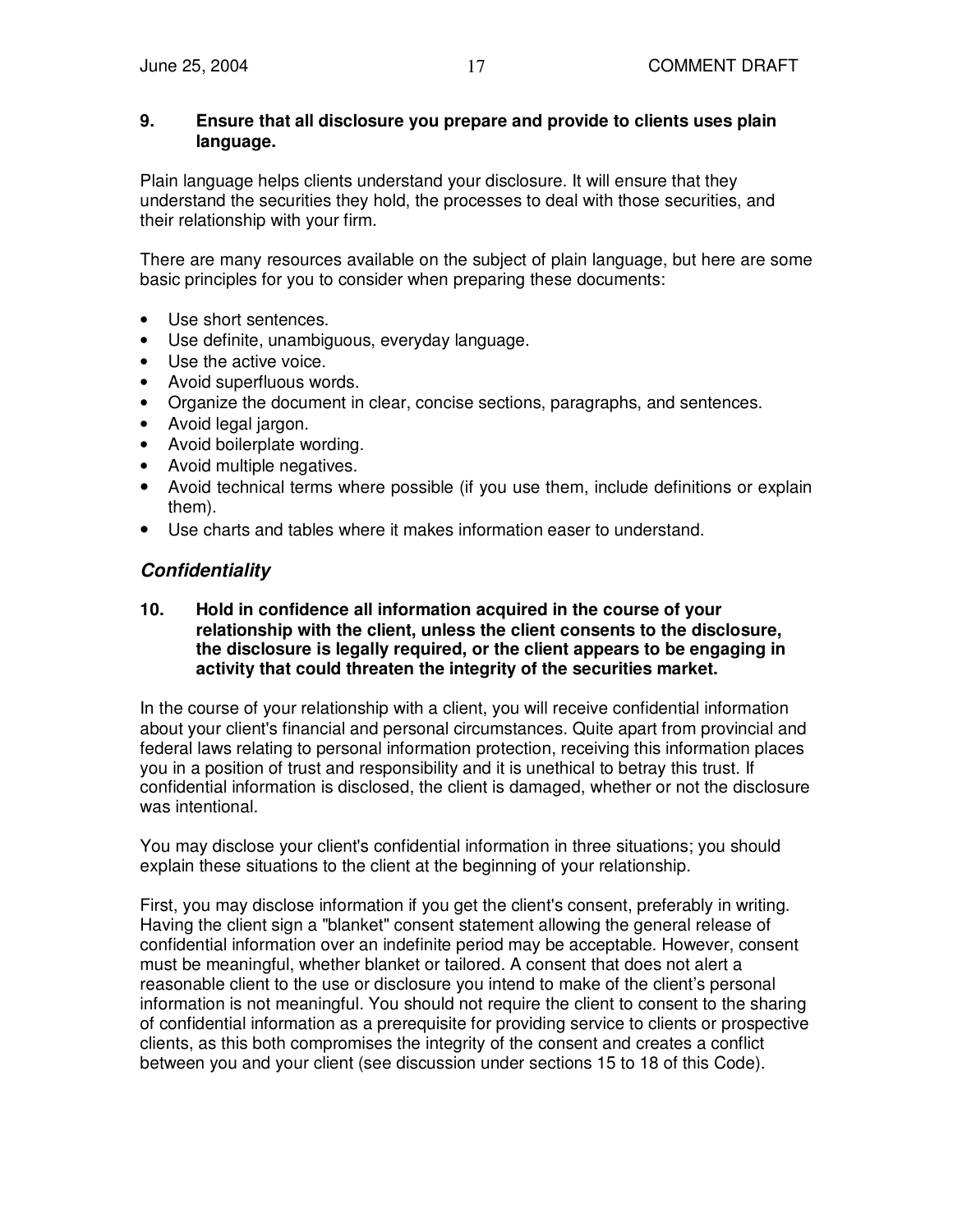Second, you must disclose if you are required to do so by law. Legal requirements include legally enforceable requests for information from the Commission, SROs, and other *regulators* as well as provisions of applicable money laundering and anti-terrorist legislation. For example, the Act facilitates information disclosure by you about your clients to relevant regulators, law enforcement agencies, and government bodies (sections 166 and 167). In addition, the Rules require you to disclose information to other registrants concerning the hiring of one of your former representatives (Rules, section 30).

Third, you must disclose your client's confidential information to the extent necessary to help regulators deal with situations where the client is engaging in activity that could threaten the integrity of the securities market. If your client is tipping or engaging in insider trading, for example, you can tell the relevant regulator(s).

If you become aware that the intention or effect of a client's trading would be a breach of securities regulations, or would impugn the integrity of the securities market, then, in your role as gatekeeper, you should consider:

- the importance of drawing the matter to the attention of the person in charge of compliance at your firm; or,
- if you are the person in charge of compliance, the importance of drawing the matter to the attention of your firm's management; and
- potentially drawing the matter to the attention of regulators.

These exceptions to the duty of confidentiality are designed to be consistent with personal information protection laws, but you should also consult the relevant law.

## *Proficiency*

#### **11. Maintain the proficiency and exercise the skill and diligence necessary to properly advise and serve your clients.**

The Commission or your SRO sets the minimum proficiency standards for *representatives* entering the securities industry (see www.bcsc.bc.ca). However, in rapidly changing markets, maintaining proficiency means that you need to keep abreast of changes in products, regulations, and other factors that will affect your ability to provide high standards of client service. Education, especially continuing education, is a necessary component of business skill and the responsibility for continuing competency falls on both firms and those individuals who work for firms.

Firms should consider whether the representative has been adequately trained before that representative is permitted to sell new or different lines of products. For example, mutual fund dealers or advisers that allow their representatives to sell exempt market products must ensure that those representatives, their supervisors, and those who approve these products for sale by representatives of the firm, have qualifications that enable them to assess the products being sold.

Investment dealers that allow their representatives to manage client investments on a discretionary basis are expected to ensure that the proficiency of these representatives matches the increased skill demands of a discretionary relationship.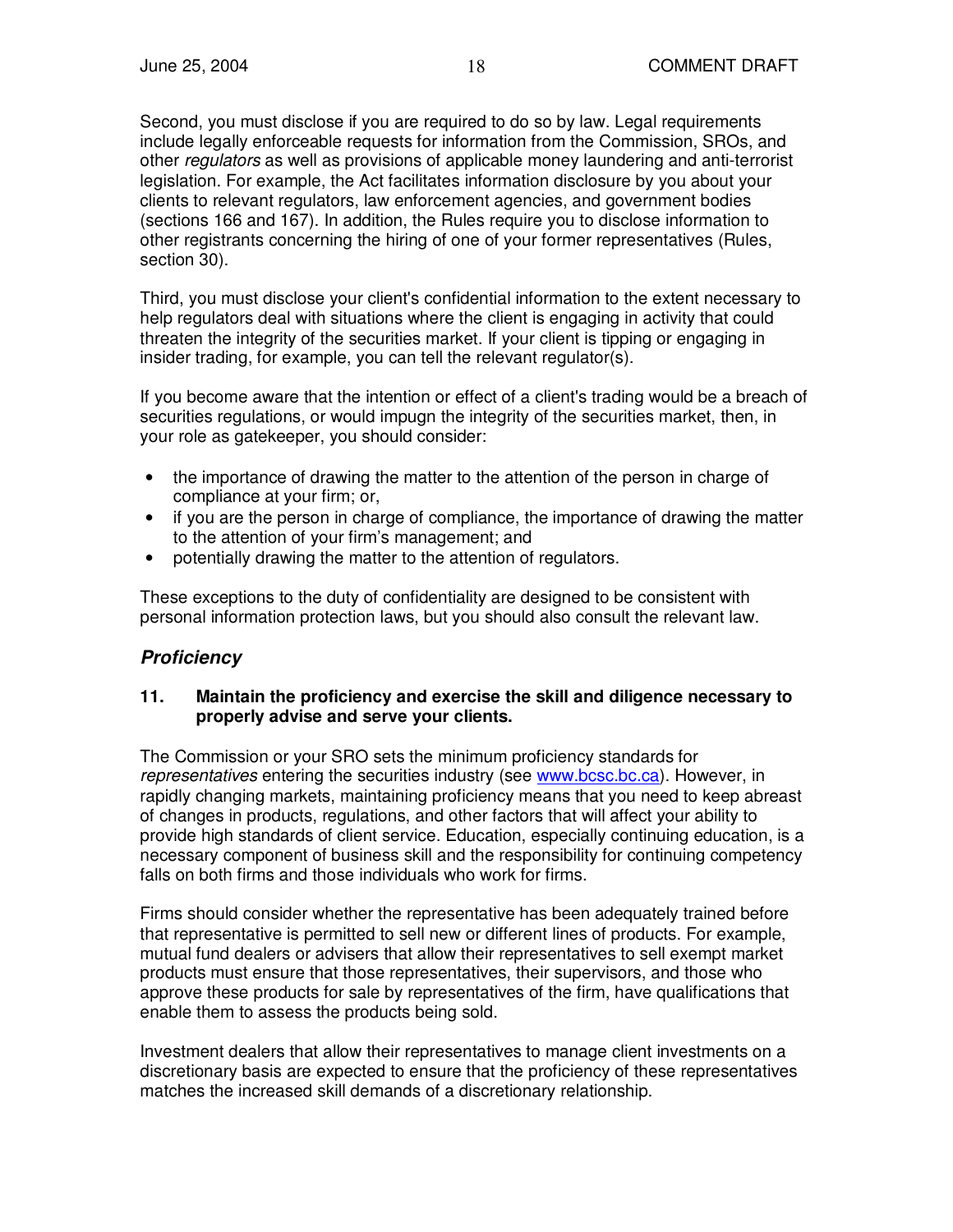If your firm engages in underwriting activity, you should make sure that any representatives engaged in that activity have the necessary skills and training for that activity.

While the Commission sets out its expectation of the minimum proficiency necessary for portfolio managers of advising firms, these firms should determine their own proficiency standard for persons hired to assist in the investment management process.

Firms should also establish adequate re-qualification requirements for representatives who have been out of the securities industry long enough to affect their proficiency. Firms may want to consider the following when making proficiency decisions:

- the length of time a representative has been out of the securities industry;
- the representative's relevant experience during his or her time outside the securities industry;
- the representative's educational background;
- any industry continuing education courses that the representative completed while not working in the securities industry;
- whether an industry exam or course should be taken or repeated.

Firms should also consider developing policies to deal with representatives employed in other occupations both inside and outside of the securities industry.

You may also want to consider incorporating your expectations about proficiency directly into the conditions of employment or retainer you have with your representatives or other key personnel so that your expectations, and the consequences of non-compliance, are clear from the outset.

(See later discussion on proficiency standards in Part IV, B, 3 of this Guide.)

## *Know your client and suitability*

### **12. Take reasonable steps to learn and keep current your knowledge of the essential facts about the identity, reputation, and financial circumstances of each client.**

Sections 12 and 13 set out what have traditionally been referred to as the "know your client" and "suitability" rules. They apply to all trades made for and advice given to clients, whether or not the securities are sold under registration exemptions.

Section 12, the "know your client" rule, requires that you understand on an ongoing basis the client's identity, background, industry affiliations, financial position, and character so you can fulfill your role as a "gatekeeper" to the securities market. If your client is not an individual, knowing your client means knowing the individuals that control the client, its business, and its financial circumstances.

The "know your client" rule is related to section 1 of this Code. For example, it is in the client's best interests, your firm's best interests, and the securities industry's best interests that you really know who the beneficial owner of an account at your firm is.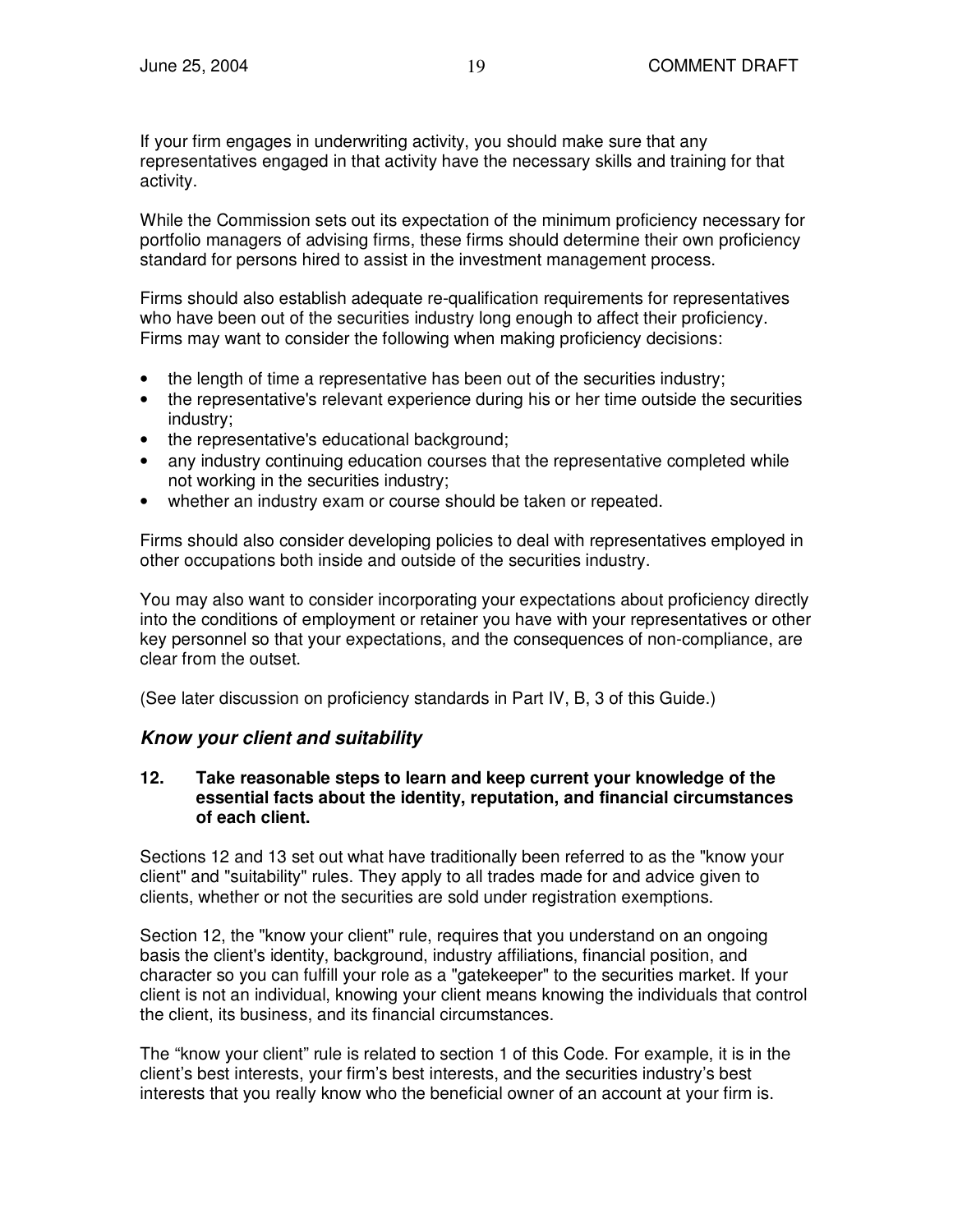Your client benefits because you can best serve the interests of your client with full knowledge of that client's identify and circumstances. Your firm and the securities market benefit because the risk posed by an unknown beneficial owner is avoided.

If someone other than your client wants to trade in that client's account, you must determine whether that person has a valid power of attorney or trading authority. In these circumstances, you will need to consider the scope of the person's authority and whether the person is a representative of a firm that is registered, or ought to be registered, as an adviser. You should also monitor these accounts to help identify whether the accounts are being used inappropriately as nominee accounts or to disguise abusive trading.

**13. Take reasonable steps to learn and keep current your knowledge of the general investment needs and objectives of the client and the client's risk tolerance. Determine the suitability of a proposed purchase or sale for the client or the client's portfolio based on that knowledge. If a purchase or sale that a client requests is not suitable, advise the client that it is unsuitable before executing the proposed transaction.**

This section refers to "suitability" and requires that you determine what is suitable when recommending products or services. This means you will have to be familiar on an ongoing basis with the client's current investment needs and objectives, the client's risk tolerance, and other relevant facts about the client. You should have a reasonable basis for the recommendations you make to your client. When considering the suitability of a trade or recommendation, consider the trade in the context of the client's total portfolio.

It is incumbent on each representative to have the fullest knowledge possible of the personal circumstances, risk tolerance, and investment objectives of all clients and to update that knowledge regularly. It is also important that you help the client understand his or her part in updating you when significant life events occur that could reasonably be expected to affect the client's risk tolerance and investment objectives. You should also consider what record keeping will put both you and the client in the best possible position should you later need that information to resolve a dispute or otherwise.

If a client requests the purchase of a security that is unsuitable, you should consider documenting to the client that fact and your advice not to make the purchase, in case the client later alleges that the investment was made on your recommendation.

The IDA currently has rules that exempt firms from conducting a suitability review of each trade for its clients under certain conditions. Therefore, the suitability requirement found under this section does not apply to those firms and their representatives. Those firms and their representatives must still comply with the "know your client" obligations in section 12 (Code, section 26).

Where, with the agreement of the client, an adviser has pooled the client's funds with those of others with a view to making common discretionary management decisions for all the clients involved, the adviser must take reasonable steps to ensure that a discretionary transaction is suitable for the portfolio as a whole, based on the stated investment objectives of the portfolio.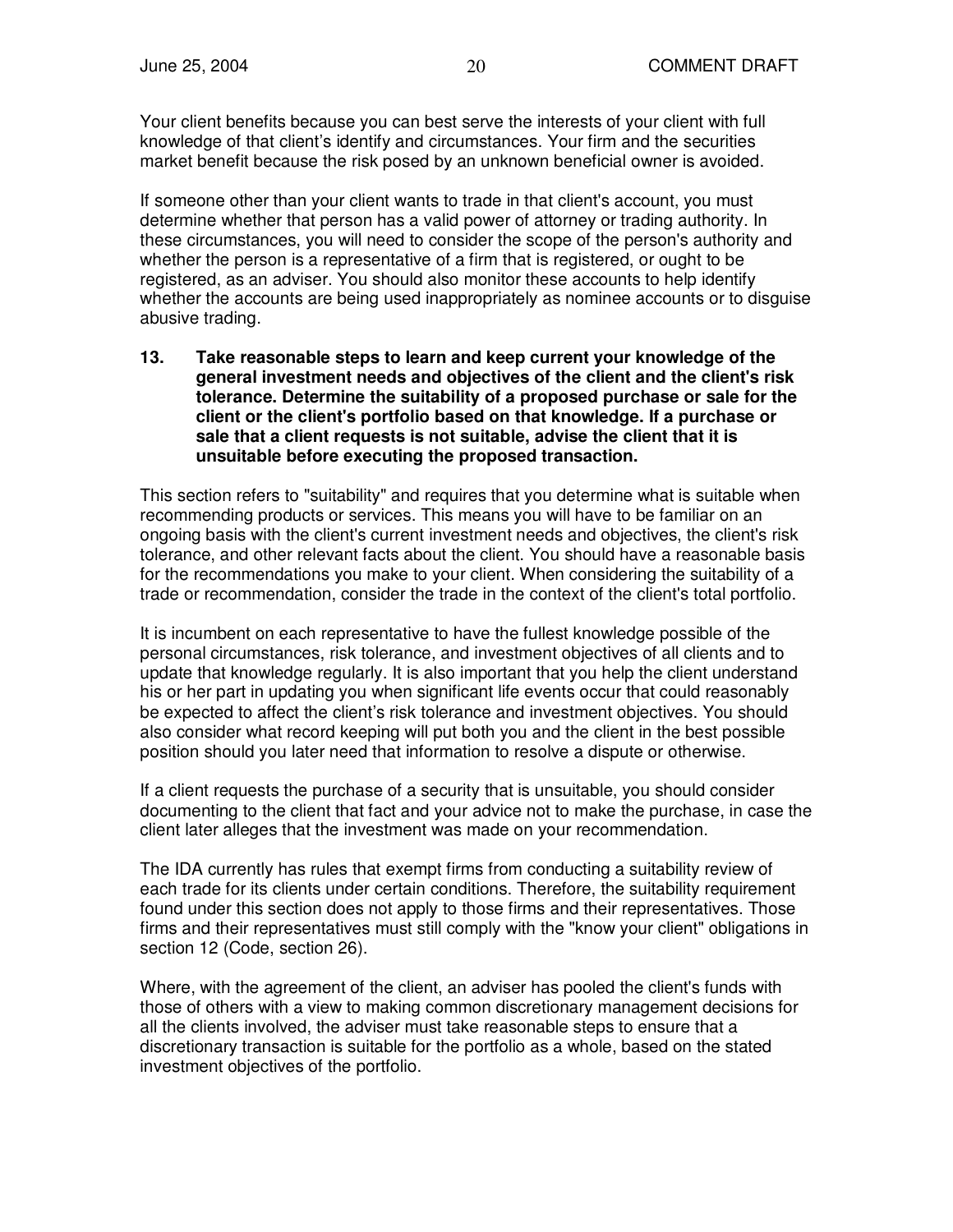Individual suitability requirements for clients also apply to purchases of securities sold under registration exemptions or in a "pooled fund" discretionary trading environment. You should ensure that there is consistency between the client's objectives and the investment objectives of the pooled fund.

#### **14. Provide clients with the information necessary to make informed investment decisions.**

You should make every effort to give your clients objective and impartial information about their financial needs and advise them of their various options.

You should identify and explain to the client all negative aspects of proposed investments or portfolios, including the risks and costs of your recommendations. Of particular importance are any charges that reduce the net return on the portfolio of the client such as mutual fund management expense ratios or the spread on bonds between the price the client is paying and the price the firm paid to acquire those securities. You should also communicate to the client the financial impact of referral arrangements. It is important for clients to know the full impact of the costs of investing in a particular security over the life of that investment.

In addition to clearly describing the product or service for the client and the ways that the transaction will fulfill the client's needs, you should disclose important assumptions underlying any illustrations or examples provided to the client, and the fact that actual results may differ significantly from those shown. You should avoid using examples or illustrations that you know, or ought reasonably to know, are based on unusual results or on a time period that generated much better than normally anticipated performance.

To give a client additional information about a security, you should refer the client to the relevant issuer's continuous disclosure record.

As discussed under section 7 of this Code, if there are limitations on the scope of investment products you can sell, you should inform your client that there may be other investment products that the client should consider.

To satisfy the requirements in this section, you may need to advise your client on factors other than the features of the investment itself. For example, if your client intends to invest using borrowed money, you should discuss the risks of leveraged investing. If your client is purchasing securities from you in a branch of a related financial institution, you need to ensure your client understands that

- your firm is separate from the financial institution,
- no government deposit insurer insures any securities purchased, and
- the financial institution does not quarantee the securities.

Mutual fund dealers and investment dealers whose clients are in mutual funds should not presume that adequate disclosure is provided through information that does not originate with the dealer. It is important that the dealer review these disclosures made, (for example, by mutual fund companies or trust companies) to consider the extent to which additional or different disclosure is important to the client's ability to make an informed investment decision. Advisers whose clients receive communications from a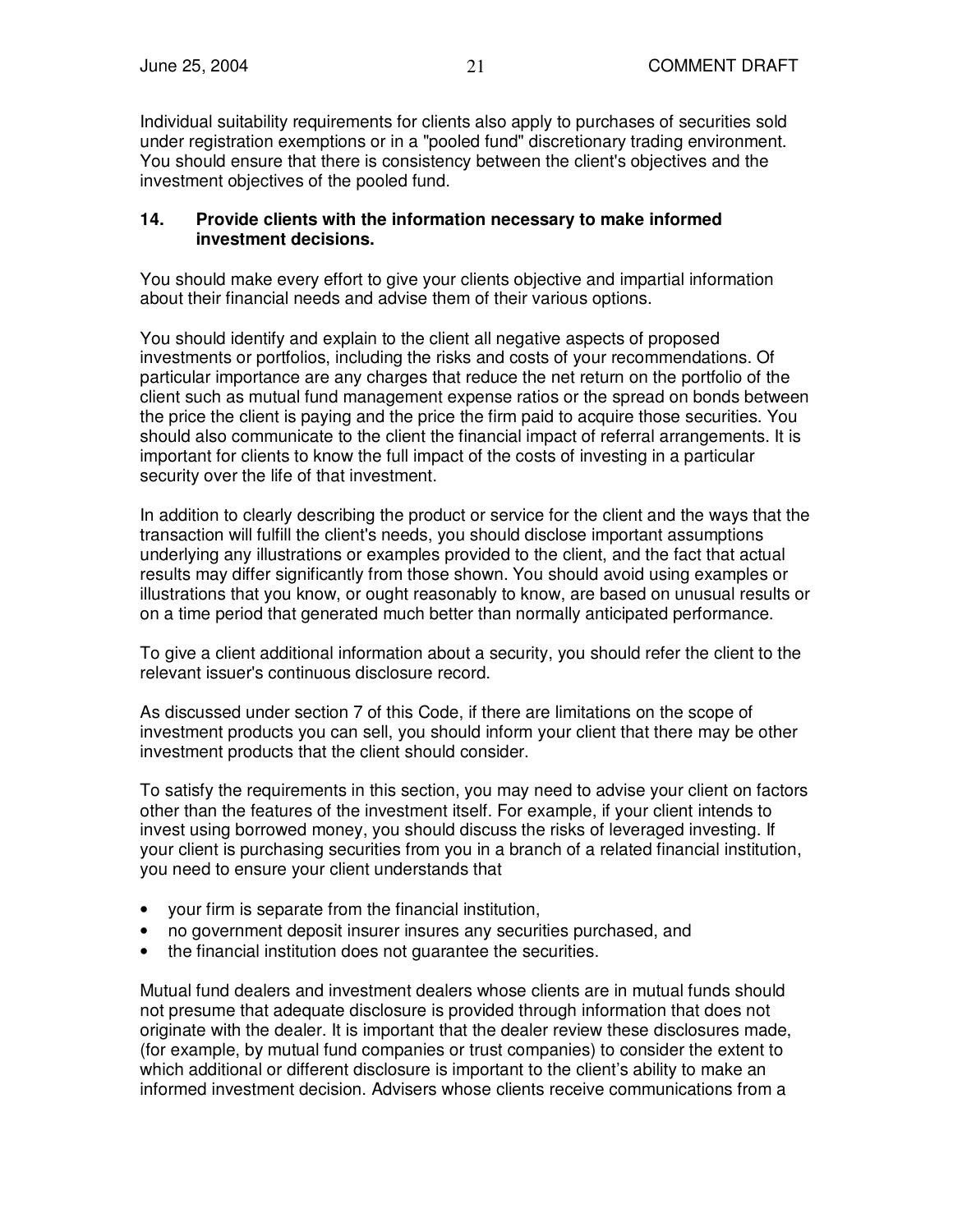custodian should also not assume that adequate disclosure is made through those communications.

## *Conflict of interest*

**15. Resolve all significant conflicts of interest in favour of the client using fair, objective, and transparent criteria. If there is a conflict of interest between clients, use fair, objective, and transparent criteria to resolve those conflicts. In both cases, apply the criteria consistently.**

This section makes it clear that the client's interests always come first. (This should be interpreted in the context of reasonable commercial practice — for example, you are entitled to charge a client a fee for your services.) The best way to ensure that the client's interests are put first is to have appropriate procedures in place to ensure that all conflicts of interest between the firm or its representatives and the client are resolved in favour of the client and to have a system that effectively monitors and enforces compliance with those procedures. These procedures should cover conflicts of interest arising in the context of trading, advising, and making recommendations.

You will be able to anticipate many foreseeable conflicts and your firm's procedures on those can be developed and communicated to clients in advance. Some of these are discussed under the next two sections.

The onus of showing that the firm or representative has acted in the best interests of the client is on the firm and representative.

A significant conflict is one in which the interests of the representative or the firm (or another client) compete with those of the client, and the client's financial interests are affected. For example, a significant conflict includes recommending a product to a client because the product manufacturer provides the best remuneration to you for making that recommendation when there are clearly more suitable products available.

It could be difficult to show that you have acted in a client's best interest if the client is required or expected to deal with a particular financial institution in connection with the services you provide, or to purchase securities or pay for advice to obtain other financial products or services ("tied selling"). For example, if a related financial institution refused to make a loan to a client unless the client purchased securities from you, that would breach this section of the Code if the client met the normal criteria for obtaining a loan. Similarly, if you refused to deal with a client unless the client moved a mortgage to a related financial institution, that would also breach this section.

Sometimes the conflict of interest is not between the firm or representative and client, but between clients. For example, a firm sometimes has to decide how to allocate limited investment opportunities, such as initial public offerings of securities, among clients. Again, these situations are best resolved if the firm has appropriate procedures in place to deal with them, and a system to monitor and enforce compliance with those procedures. For example, this does not mean that you must offer all clients part of a particular distribution of securities. It does mean that you must have guidelines for determining to whom to offer the securities. The guidelines for making the determinations must be transparent to all clients and should be applied consistently.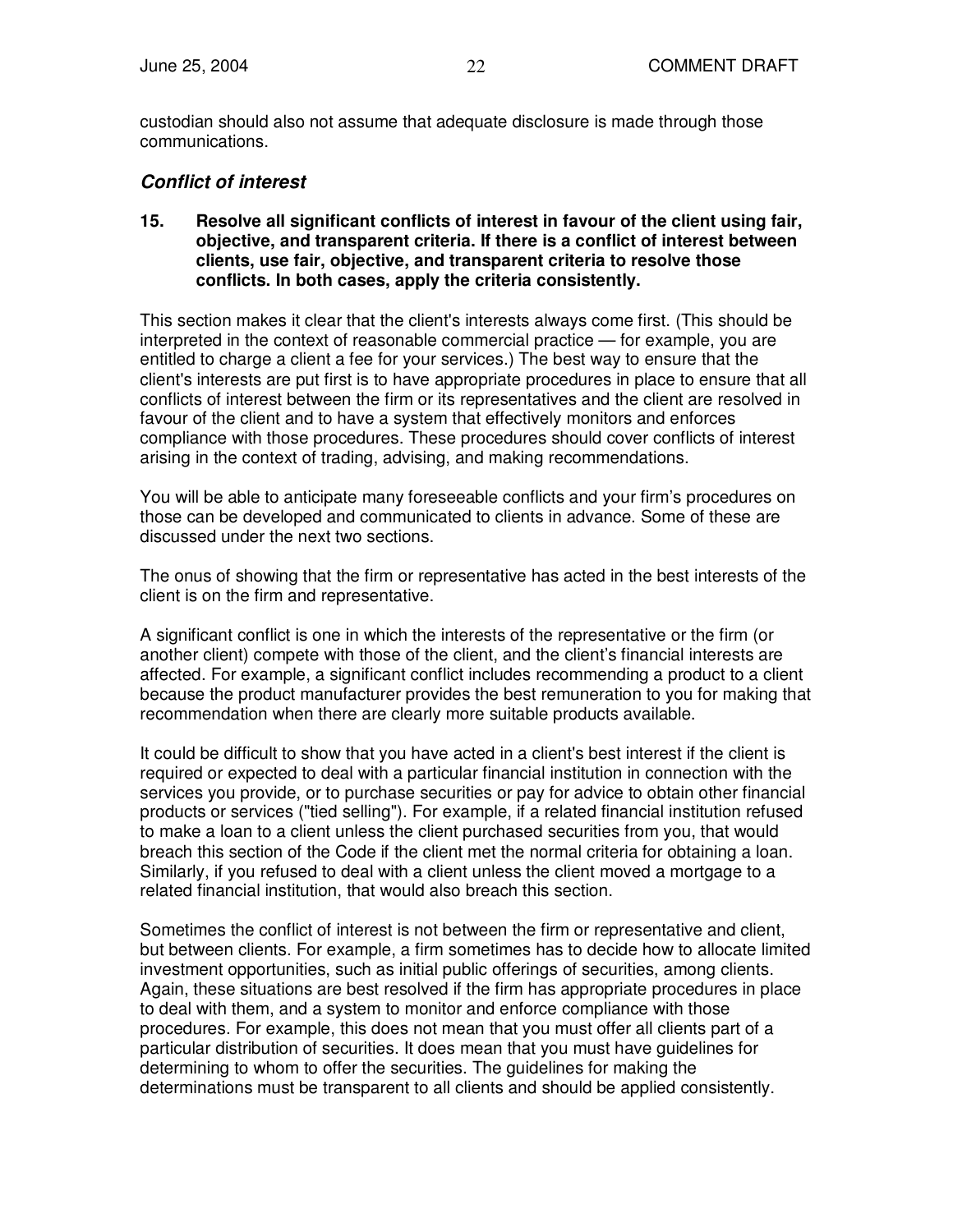## *Lending money to or borrowing money from clients*

With the exception of margin account facilities, it is difficult to imagine how you could ever appropriately resolve the conflict that exists when you either lend money to your client or borrow money from your client. This conflict is so direct and significant that it must be resolved in favour of the client, but your own interest either in profiting from being a lender or in having access to capital makes it nearly impossible for that to happen.

## *Inside information*

Sometimes a firm or its representatives will receive material, non-public information (*inside information* or *material order information).* If this happens, the firm must ensure that it is handled properly.

Securities legislation prohibits anyone from acting on inside information (Act, section 30). Firms and their representatives must not buy or sell, or participate in a decision to buy or sell, a security for any account or portfolio while possessing inside information about the security or the issuer of the security. This is a complete prohibition and applies to any account or portfolio in which the firm or its representatives play any role in making investment decisions or exercise any investment discretion, or over which the firm or its representatives have direct or indirect control, regardless of whether the firm or its representatives have a personal, economic, or ownership interest. (See Part V of this Guide.)

Firms may disclose material non-public information only if it is in the necessary course of business. Otherwise, it would breach the tipping prohibition (Act, section 30(3)). Similarly a firm must not recommend or encourage a person to trade while the firm has material undisclosed information (Act, section 30(4)). Firms should have specific procedures for dealing with inside information.

Securities legislation also prohibits anyone from front running (Act, section 31). Firms and their representatives that know of *material order information* must not

- trade a security that is the subject of that information,
- enter a derivative transaction based on a security that is the subject of that information,
- inform another person of the material order information, or
- recommend that another person trade in the security or enter into a derivative transaction based on the security that is the subject of the material order information.

Again, this is a complete prohibition.

You should create information barriers within your firm to "wall off" those who are routinely exposed to inside information from those who are not. This provides you with a defence to both insider trading and front running allegations (Act, section 35). If you restrict the knowledge to those who learn of it, and those who have a need to know it, those who do not know of it remain free to act with respect to the securities involved, whether for the portfolios under their management, for their clients'accounts, or their own personal accounts. Without information barriers, the knowledge of one part of the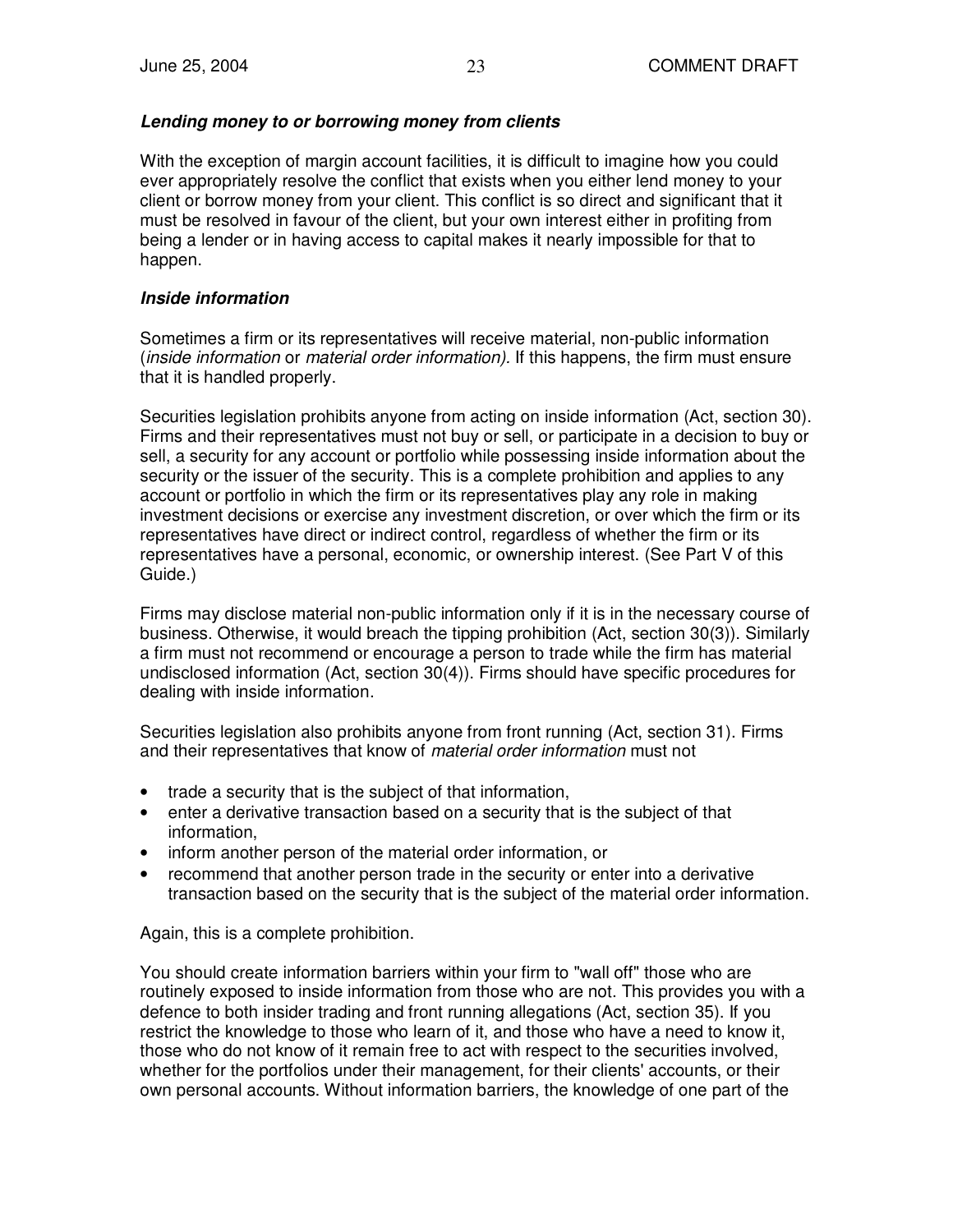organization could be imputed to the entire organization. (See also later discussion under section 16 of this Code about developing procedures.)

## *Corporate boards*

If a representative serves on a board of directors or trustees, several conflicts could arise, including conflicting fiduciary duties owed to the company and owed to a registered firm or client, possible receipt of inside information, and conflicting demands on the representative's time. You should consider requiring your representatives to seek permission from your firm to serve on the board of directors of a *public issuer* or *restricted issuer*. Your firm should consider having policies for board participation that identify the circumstances in which the activity would be in the best interests of the firm and its clients. (See also later discussion under section 16 of this Code about developing procedures.)

#### **16. Develop procedures for resolving conflicts of interest and disclose them to the client.**

Conflicts of interest arise frequently in the securities industry and can be unique to each firm. Some conflicts can be avoided through adopting proper procedures while other conflicts are unavoidable in the context of normal business practice and should be managed as they occur.

This section requires firms to develop conflict of interest procedures that work for their specific business. Your procedures should consider both how you will generally think about and handle conflicts, and should anticipate specific conflicts related to your business. This section also requires you to communicate your conflict procedures to each client. You should consider doing this at the beginning of your business relationship in a way that the client can easily understand.

You should consider whether you want to use "Chinese walls" to avoid some conflicts or prohibit certain practices if it prevents you from acting in the client's best interests. For example, it is hard to imagine how you can serve the client's best interests in tied selling situations (the practice of refusing to sell one product or service to a client unless the client purchases a second product or service).

Clients will also be very interested in understanding how you manage the potential for conflict when recommending proprietary products over third party products. These issues should be covered in your policies and communications to clients.

(See also earlier discussions under section 15 of this Code about developing procedures to handle conflicts relating to insiders and corporate boards.)

Analysts are exposed to pressures from internal and external sources as well as conflicts of interest. You must develop conflict of interest policies that ensure these elements do not affect the objectivity of analyst reports.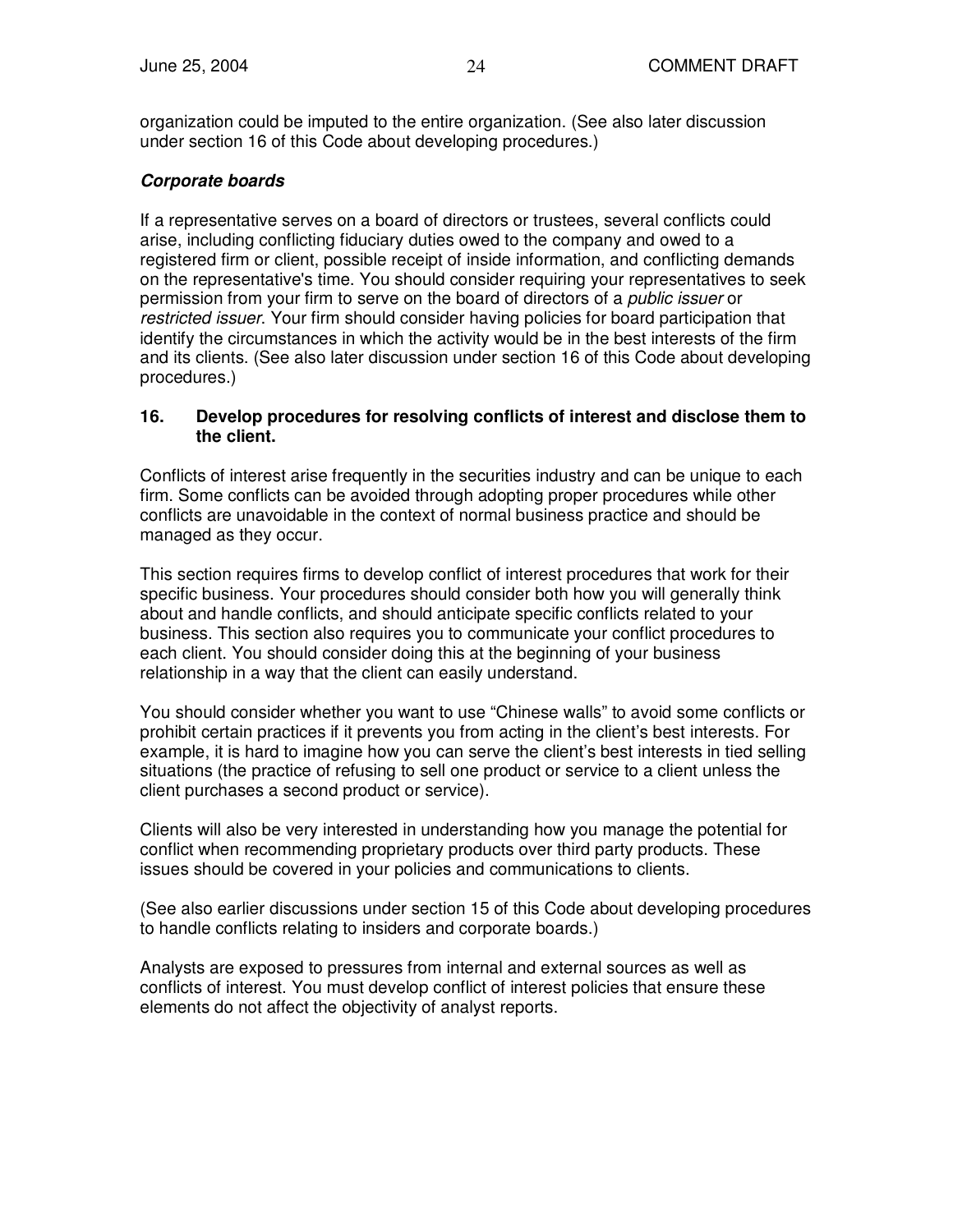#### **17. Disclose promptly to the client any information that a reasonable client would consider important in determining your ability to provide objective service or advice.**

Conflicts that you cannot avoid should be managed appropriately. You must fully disclose to your clients all conflicts of interest and all potential conflicts of interest that you know, or about which you reasonably ought to know. Certain conflicts are inherent in the relationship between you and your clients, such as any remuneration you receive for selling securities to a client and any remuneration tied to recommendations you make when selling proprietary products or services of your firm or an affiliated company.

You have an obligation to ensure that your clients are aware of and understand these conflicts. Even when you believe that your actions are not affected by the conflict, you must adequately address even an appearance of conflict.

One of the most important areas for full disclosure is anything to do with compensation you receive that relates to the work you do for the client or to your relationship with the client.

"Blanket" disclosure about routine compensation arrangements in general is appropriate so long as you disclose changes to those arrangements promptly.

You should disclose fees received or paid for client referrals, sharing compensation (commission splitting), contingency fees, and any compensation incentives you receive in connection with the client or the client's business (for example, trailer fees, switching fees, sales incentives, and so on). You must disclose this information before the client has to decide about the transaction in question.

For example, sometimes several products would be suitable for a client but one product will entitle you to a significantly higher commission or a benefit such as a trip. You should disclose this to your client when you discuss the merits of the product.

"Soft dollar" arrangements between advisers and dealers must be disclosed to the adviser's clients. They put you into a conflict position because the fund or client ends up paying charges that you would otherwise have to pay out of your pocket. These arrangements include payment by a fund manager or adviser to a dealer of commissions in circumstances where a percentage of the commissions are used by the dealer to fund or pay for goods and services. These goods and services are usually provided by the dealer or by third parties to the manager, the adviser, the sponsor, or the fund beneficiaries. Soft commissions sometimes take the form of reciprocal commissions.

You should be particularly alert to the danger of partial disclosure being misleading. For example, in your blanket communication to clients about fees and compensation, you may give only very general information about the nature of referral arrangements that you might enter into. If you recommend a trade or an investment strategy that involves a referral arrangement without providing the client with additional relevant information about the arrangement and the impact that has on the client, the partial disclosure may be misleading in the circumstances.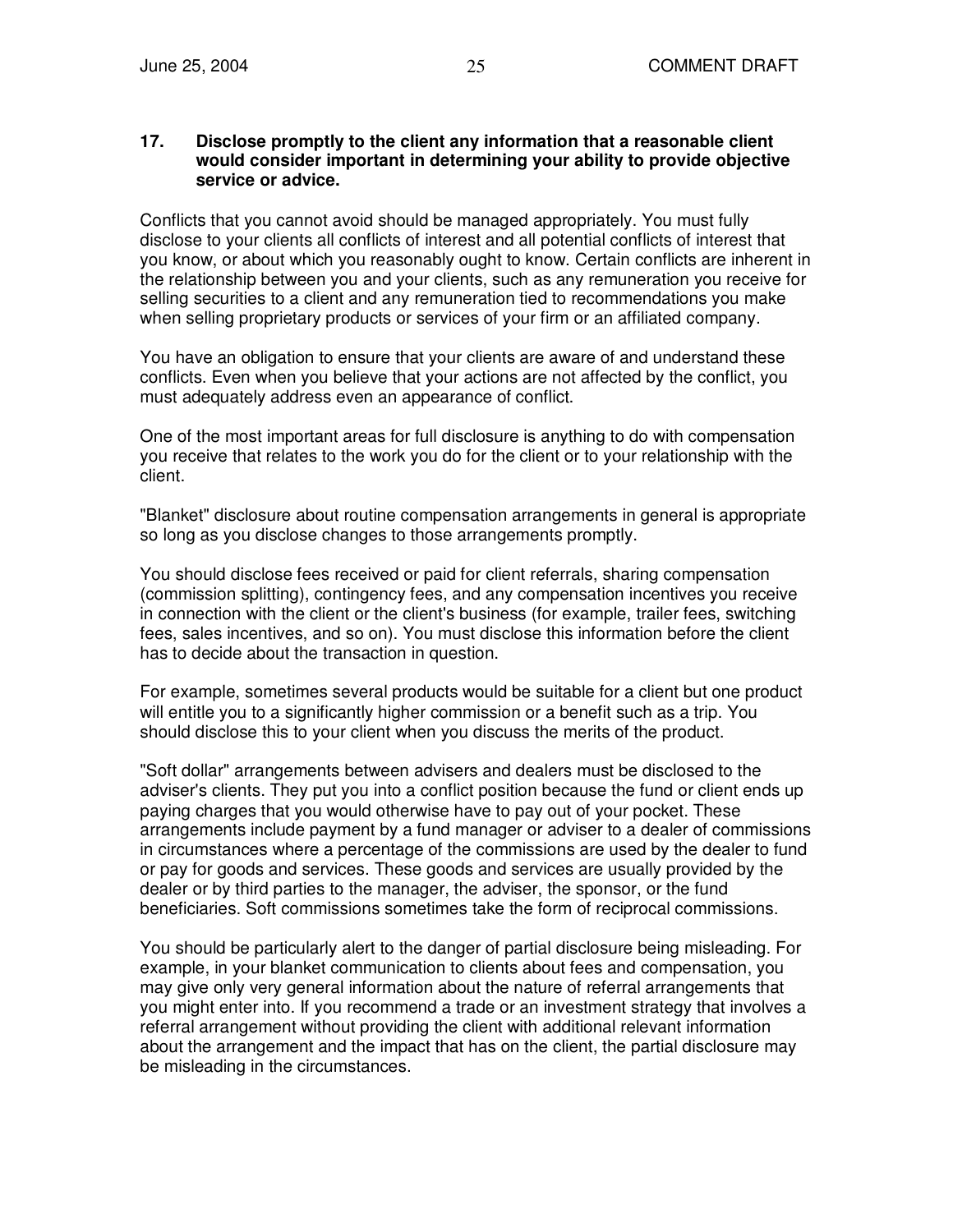**18. When acting as an underwriter, act in the best interests of investors and the securities market. Disclose to investors any direct or indirect relationships between you and the issuer or seller that would lead a reasonable investor to question whether you and the issuer or seller are in fact independent from each other.**

The role of the underwriter includes performing due diligence and negotiating the price and terms of the offering. In performing these functions, the underwriter is acting on behalf of public investors. Even when the underwriter is unrelated to the issuer or seller of the securities being underwritten, there are conflicts of interest involved, such as the underwriter's desire to earn the commission and underwriting fee and to be considered by the issuer for future underwriting and advising work.

To comply with this section, it is not enough to act in the best interests of your own clients. For example, to ensure that the best interests of the securities market are taken into account, you may want to take reasonable steps to ensure that appropriate restrictions are imposed on existing securityholders so that sales of stock by this group do not disrupt the formation of an orderly market after the issuer goes public.

When the underwriter and the issuer are not independent, the potential for conflicts of interest increases. This section requires that underwriters act not only in the best interests of investors but also in the best interests of the firm, and the securities market as a whole. You are one of the "gatekeepers" of the securities industry and, therefore, it is incumbent on you to uphold the integrity of the securities market through your actions.

Underwriters will have to be particularly vigilant in situations where there is less than complete independence. The obvious situation is cross-ownership of the underwriter and the issuer, either directly or through a parent entity. However, there can be other relationships between an underwriter and the issuer, or parties affiliated with them, that would lead a reasonable investor to question whether the underwriter and issuer were in fact independent of each other.

The best way to ensure that these conflicts are resolved in favour of the investor is to have appropriate procedures to ensure that outcome and to have a system that effectively monitors and enforces compliance with those procedures.

This section requires you to disclose to the investor the circumstances of any relationship that could reasonably be perceived as less than completely independent. The disclosure should be sufficient so that the investor fully understands the nature of the conflict and its relevance to the underwriting transaction.

In some cases, the conflict may be so direct that you may conclude that following your ordinary procedures and making disclosure to investors would not be sufficient to remove the potential for real conflict, or at least the apprehension of conflict in the mind of the reasonable investor. An example would be your underwriting an issue of your own securities. In those cases, you may conclude that an independent underwriter should be involved in the transaction in a meaningful role to alleviate any concerns over the potential for real conflict. It may be that it would not be appropriate for you to act as an underwriter at all in those circumstances.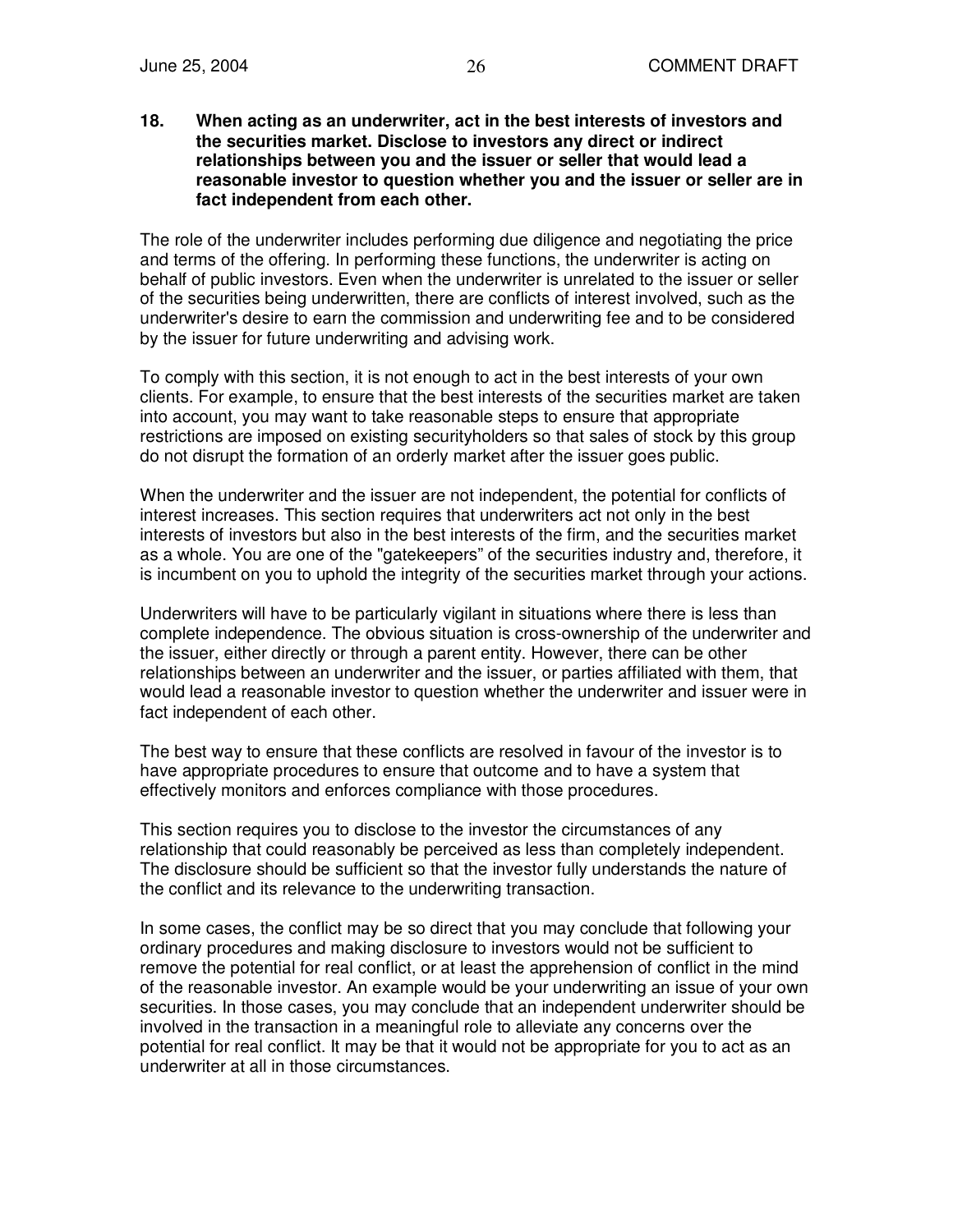## *Compliance systems*

**19. Maintain an effective system to ensure compliance with this Code, all applicable regulatory and other legal requirements, and your own internal policies and procedures. Maintain an effective system to manage the risks associated with your business.**

You must develop, implement, and monitor a written compliance system that satisfies the requirements of the Code. The system you develop should be effective for your particular firm and its business procedures. Advisers should consider CFA Institute guidelines as a guide to good practice when constructing their compliance systems.

You should consider the risks of non-compliance and establish measures designed to address them. Good practices in this area include:

- listing key processes, systems, and structures that you will use to ensure that your firm complies with this Code and other requirements:
- ensuring your records include evidence of all compliance monitoring;
- ensuring your computer and other systems are secure, can meet operational requirements, and can manage the risks of your business (those risks will differ depending on the products you sell, the clients you serve, the size of your business, and your compliance track record).

If your firm uses its own capital to underwrite distributions of securities, you will need to ensure that your firm's risk management systems account for the enhanced risk that this activity poses. Similarly, if your firm sells exempt market products, your firm will need to ensure its risk management systems account for the enhanced risk this activity poses.

If you run your business from multiple locations, you should consider whether to designate one individual who will have compliance responsibility in some or all of those locations. Perhaps the best way to achieve effective compliance is to have the compliance function in your firm independent from other functions and have the compliance reporting relationship reflect this. In small firms with few employees, the compliance function is unlikely to work effectively unless senior operating management assumes this responsibility.

Surprise audits of a firm's satellite offices can be an effective tool in evaluating compliance with rules and procedures.

#### **20. Ensure that your compliance function possesses the technical competence, adequate resources, independence, and experience necessary for the performance of its functions.**

An effective system will provide for monitoring compliance with the system. This usually requires:

• a designated individual who is responsible for, and competent to perform, the compliance function;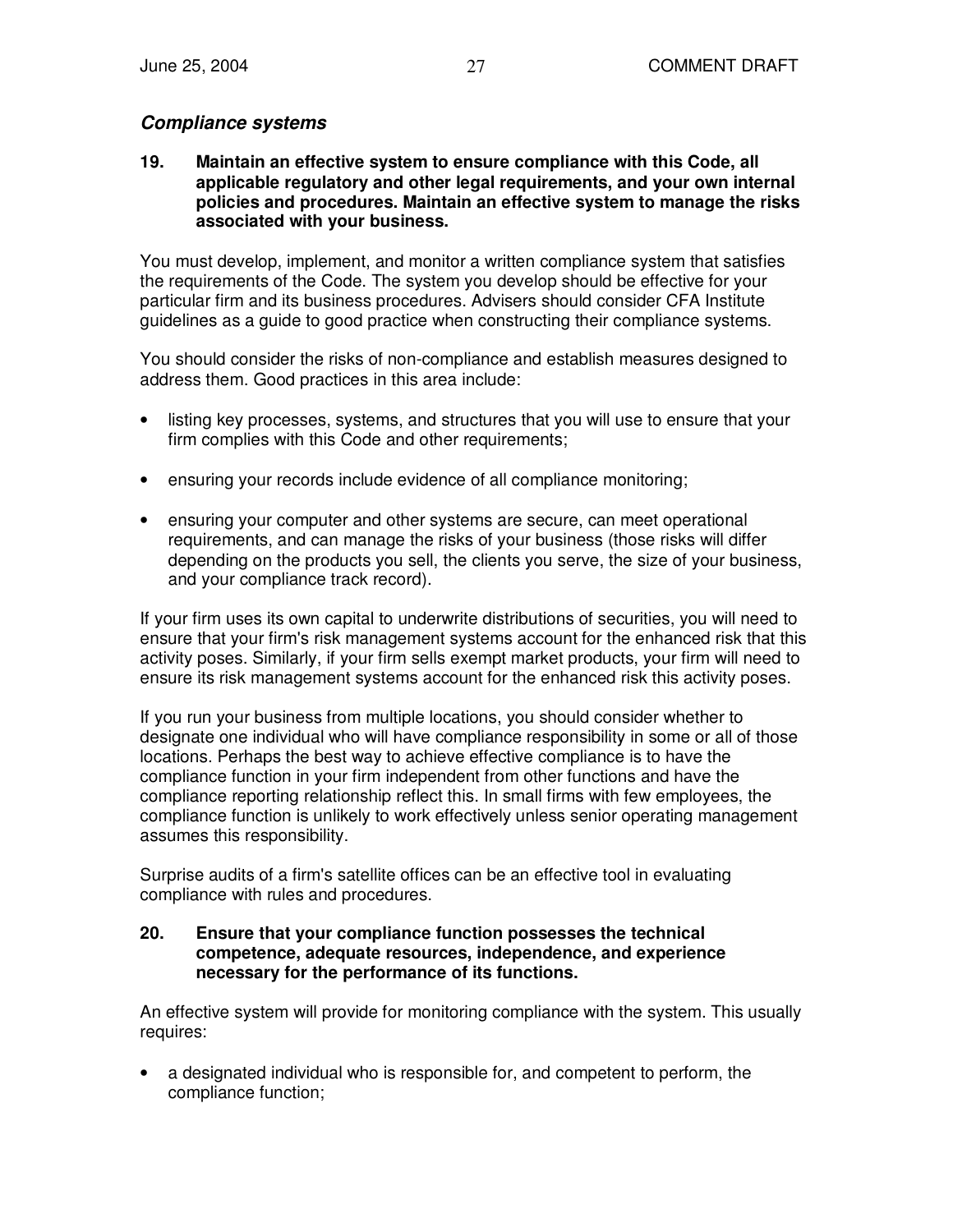- staff, sufficient in number, independence, competence and authority, to effectively operate and enforce the system; and
- the use of regular and surprise audits, both desk and on-site, of the system's effectiveness.

You should provide sufficient training so that new and existing staff members are familiar with your compliance system. You should consider authorizing your compliance personnel to report matters directly to your board of directors, when appropriate. If your firm does not have a board of directors, your compliance system should provide a reporting up-the-ladder process that ensures the individual responsible for compliance at your firm always has resources to deal with compliance issues, even when the issue is with personnel at the highest levels in the firm.

#### **21. Take reasonable steps to ensure that every representative working for your firm is suitable for work in the securities industry and is appropriately supervised.**

When hiring a representative, you should determine whether that individual is suitable for employment in the securities industry. A candidate is under a positive obligation to disclose all information that you request relevant to whether the candidate is a suitable representative (Rules, section 29).

Reference checks with the candidate's previous employer are universally recognized as an important part of the recruitment process. If the candidate was previously employed as a representative in the securities industry by a firm registered in British Columbia, that firm must tell you all information it has about the candidate's suitability to work in the industry (Rules, section 30). There is no need to obtain the candidate's consent.

It would be difficult for you to demonstrate that you complied with this section of the Code if you failed to avail yourself of the information-sharing regime that section 30 of the Rules provides.

You should also consider doing a criminal record and credit check on the candidate. In these cases, the candidate's consent is required. You can ask the candidate to request the criminal record check for you as part of the hiring process.

If your background checks indicate the individual is in or has recently experienced financial difficulty (for example, a bankruptcy or receivership proceeding), you should consider whether

- that individual poses too great a risk to clients,
- that individual's employment or retainer should be conditional on strict supervision of each trade that individual conducts, or
- restrictions should be placed on that individual's ability to access or handle client funds or assets.

A firm that dismisses a representative for cause must notify the Commission of that fact. However, this in no way diminishes your obligation to ensure that the candidate is suitable. Your obligation to do so is independent of any interest the Commission may have in this information. (See Code, section 23.)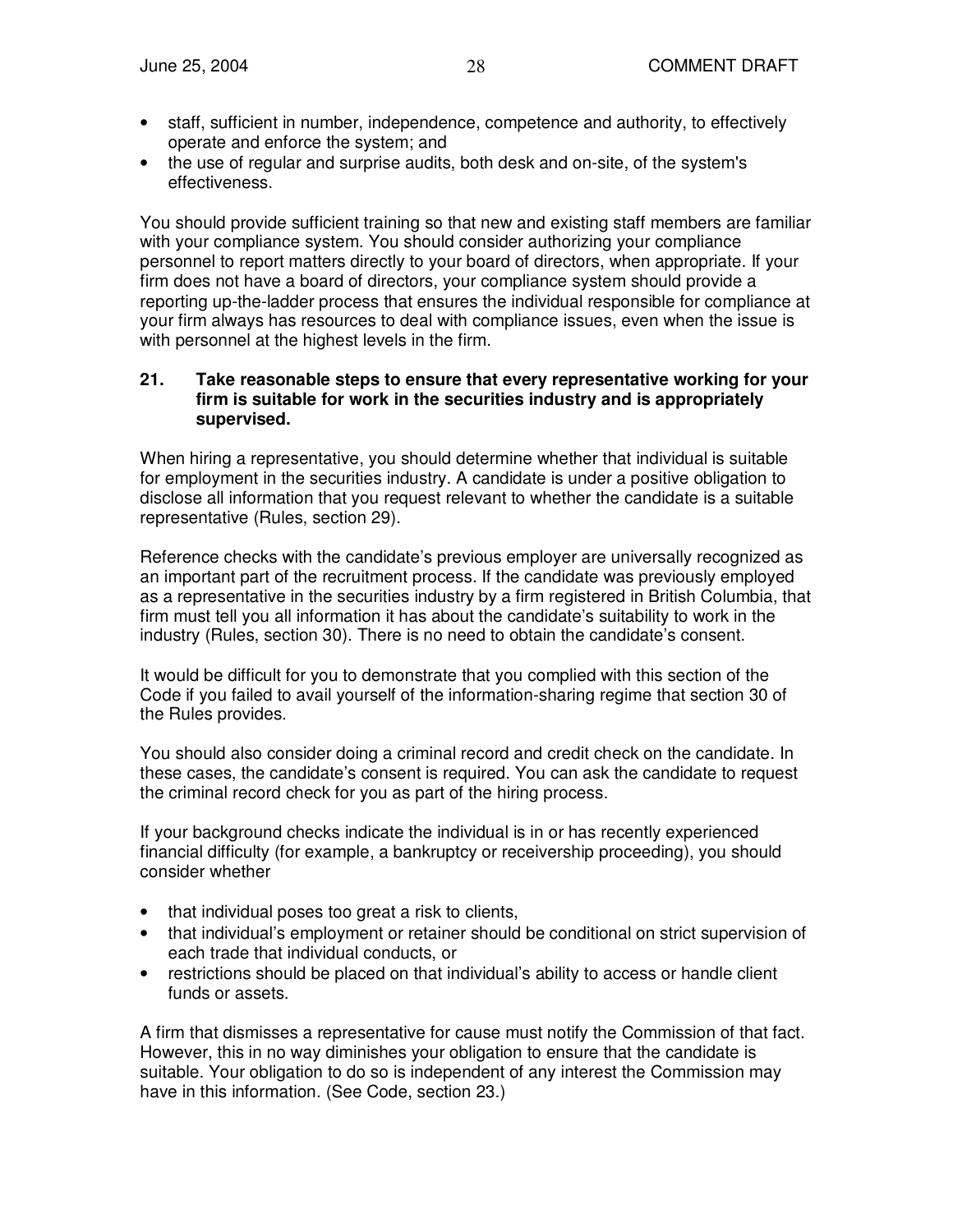You are also responsible for all trading and advising activities that your representatives do. You must not only hire people with the appropriate proficiency and other qualifications, but you must also supervise them. Those acting in supervisory positions should have sufficient experience to do so and should also be fully familiar with the firm's compliance system. For example, the person responsible for overseeing a representative selling exempt market products should make sure the representative understands the product being sold, its attached risks, and the firm's policies on selling this type of product. (See later discussion on proficiency standards in Part IV, B, 3 of this Guide.)

You will want to consider means of ensuring that your representatives and other key personnel tell you about significant changes to information that was important when your contract began (for example, criminal or bankruptcy proceedings). You can restrict or condition your representative's trading and advising activity if that is appropriate for a particular representative.

#### **22. Separate underwriting functions from the firm's trading and advising functions.**

You will need to ensure there is an effective system of functional barriers (known as "Chinese walls") to prevent the flow of information that may be confidential or price sensitive between the corporate finance group and the trading and advising groups. Lapses in this area may lead to allegations of tipping or trading on inside information.

If you disseminate research reports that your analysts prepare as well as carrying out underwriting functions, you need to ensure these functions are kept separate to ensure your analysts' independence.

#### **23. Notify the Commission immediately of any significant change in the information relating to your organization or business.**

The information you provided when you registered is important to the Commission's assessment of your fitness as a registrant and to the Commission's ability to maintain contact with you. Therefore, any change in this information is significant and you must disclose it to the Commission. For example:

- if you begin selling a category of investment product that you did not previously offer and that changes the risks you must manage in your business; or
- if the people controlling your organization changes (this would also trigger the requirement in section 35 of the Rules to provide information in the required form for all partners, directors, officers, and significant securityholders that work for or have ownership of your firm).

In considering whether a change in your business or personnel or systems is significant, though, you should not confine your thinking to whether we asked for the information in the application form. Any change that might affect our understanding of your firm and how it meets its compliance obligations should be reported in a timely way.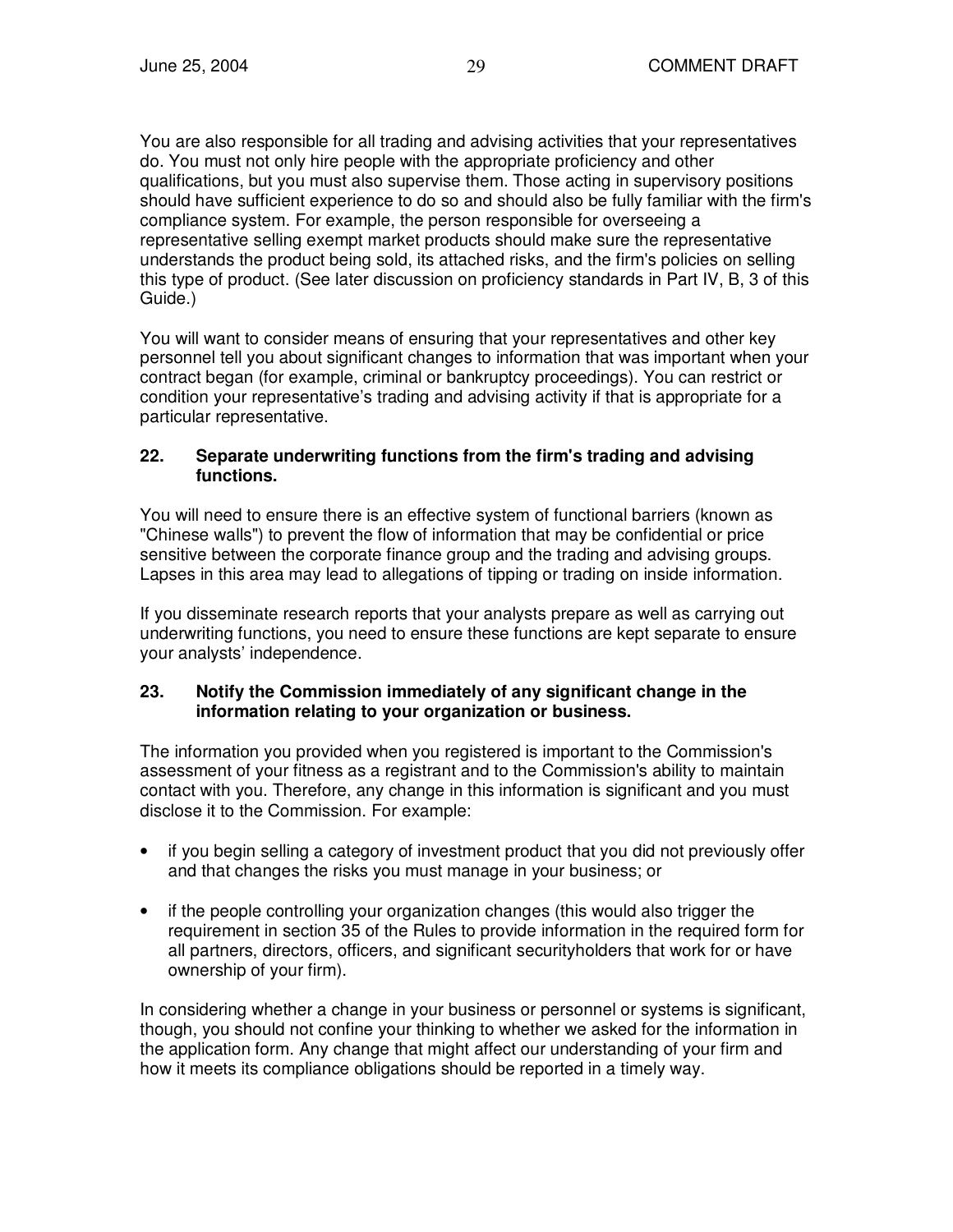For example, if you terminate a representative's contract for cause, this is significant information that is not addressed on the application form (because individuals are not registered, only firms are). The Commission needs to know this information, however, to consider compliance issues and make an assessment of risk presented by that individual to clients, firms, and the securities market.

#### **24. Safeguard any client monies and ensure they are used for their intended purpose**.

This includes adequately segregating client funds from your firm's operating funds. You may need to open one or more trust or custodial accounts for this purpose.

## *Client complaints*

#### **25. Create and use adequate procedures for handling client complaints effectively. Disclose complaint procedures to clients.**

An effective complaint system deals with all formal and informal complaints or disputes internally or refers them to the appropriate external person or process, in a timely and forthright manner. You should be fully aware of all applicable processes – internal or through your SRO - for dealing with complaints and should disclose to all clients the channels available for pursuing different types of complaints (for example, regarding conduct, service, or product performance).

Some registrants are also registered or licensed to do business in other sectors, such as insurance. In this case, you must inform clients of the differing complaint resolution mechanisms for each sector in which you do business and how the clients can use those mechanisms. If you are also insurance licensed, you will be subject to applicable insurance regulations in this area.

It is good business practice to document all complaints made, or legal actions or other dispute resolution proceedings commenced, against your firm and its representatives for potential review by regulators and to respond in writing to any client who complains about you or your firm.

## **B. Other Ongoing Requirements**

## **1. Records and Reporting**

You are responsible for keeping records sufficient to record your firm's business activities and clients' transactions. Records should be kept in an intelligible form, capable of being printed, and provided within a reasonable time to any person lawfully entitled to examine the information. If you are a firm that carries on business in more than one jurisdiction, you could, for example, centralize your records electronically and organize your affairs so that, although records are not physically held in British Columbia, they are readily available for inspection in the province.

You are required to keep records that enable you to carry out, and demonstrate your ability to carry out, the following critical business functions: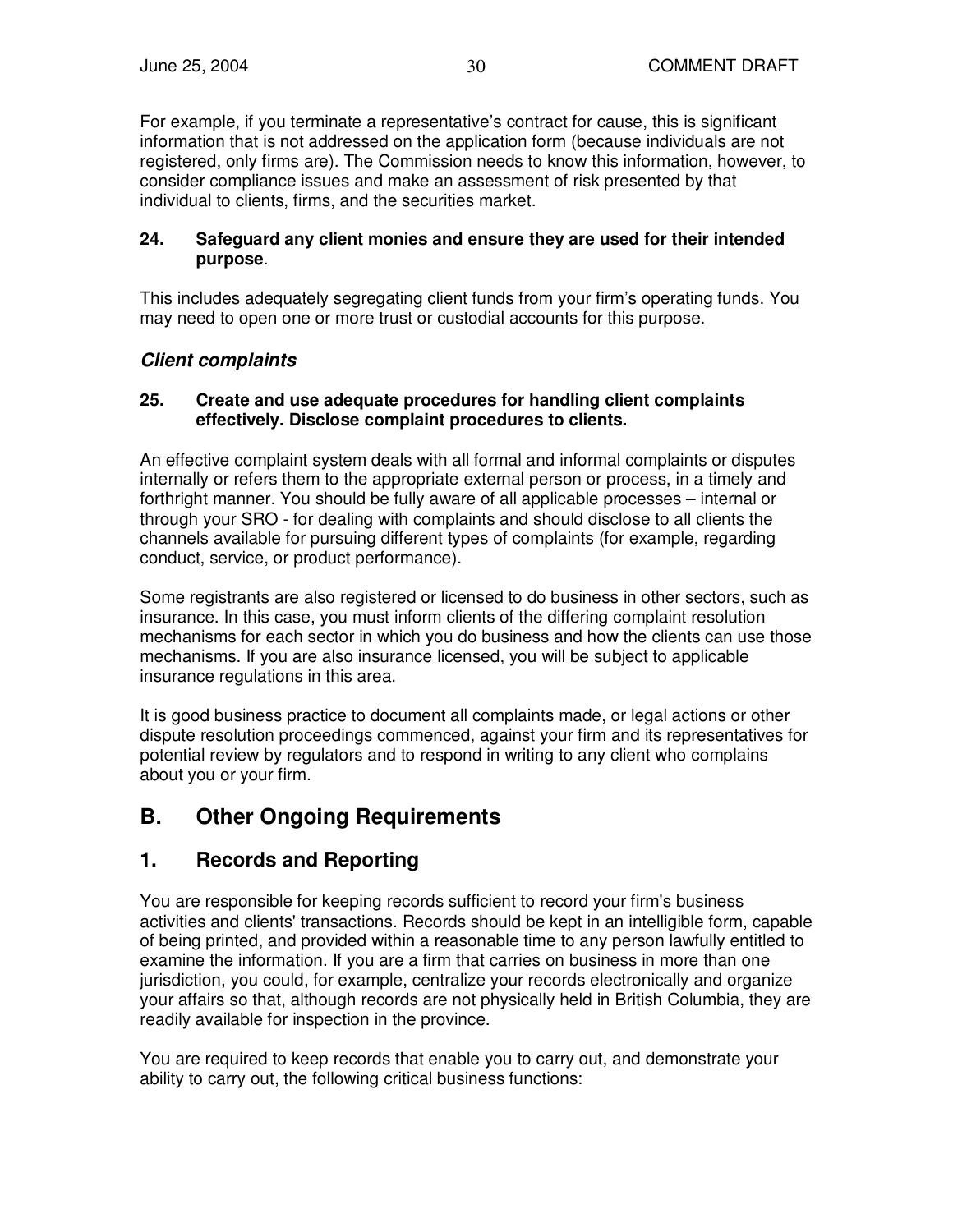- timely creation and audit of financial statements;
- determination of working capital at any given time;
- identification of clients' property and things (as distinguished from yours), and what property and things belong to each client;
- identification of transactions conducted for clients and those conducted for yourself, including information that provides an audit trail for each instruction and order received and each trade executed (Rules, section 34).

If you are a dealer and subject to regulation by an SRO or by RS, and you meet the record keeping requirements of those organizations, you are exempted from these recordkeeping requirements (Rules, section 47).

You must keep the records discussed above for at least six years (Rules, section 35(1)). You must keep records of communications between you and your clients for at least three years (Rules, s. 35(2),

## *Code compliance*

Your recordkeeping practices should ensure that you can demonstrate compliance with each section in the Code of Conduct. Generally, if you fail to keep adequate records, you will be in the impossible position of trying to demonstrate compliance to the Commission, or your SRO, without any supporting evidence.

### *Exempt market transactions*

Your recordkeeping should ensure that transactions for both public and exempt market offerings and trades are recorded. You will want to be in a position to demonstrate that an exemption from the registration requirement (or prospectus requirement) was available and that you met your Code obligations in carrying out that transaction.

#### *Compliance examinations*

The Commission conducts regular and spot compliance examinations of advisers and restricted dealers. In preparation for these examinations, you should consider regular testing to determine whether the outcomes in the Code and other ongoing requirements are being met. The Commission will expect that your records can demonstrate those outcomes and your compliance examinations will reflect that expectation.

During compliance examinations, you are required to provide the Commission's examiner with unrestricted access to your books and records.

## **2. Capital and Bonding**

The legislation requires a firm to have enough capital to meet its business obligations on an ongoing basis. See the earlier discussion in the Applications and Forms section of this guidance on calculating and reporting adequate capital (Rules, section 39).

If your firm borrows from related persons to meet its business obligations, you must enter into a subordination agreement so that claims of clients and other creditors come first. Your compliance system should monitor the progress of these credit arrangements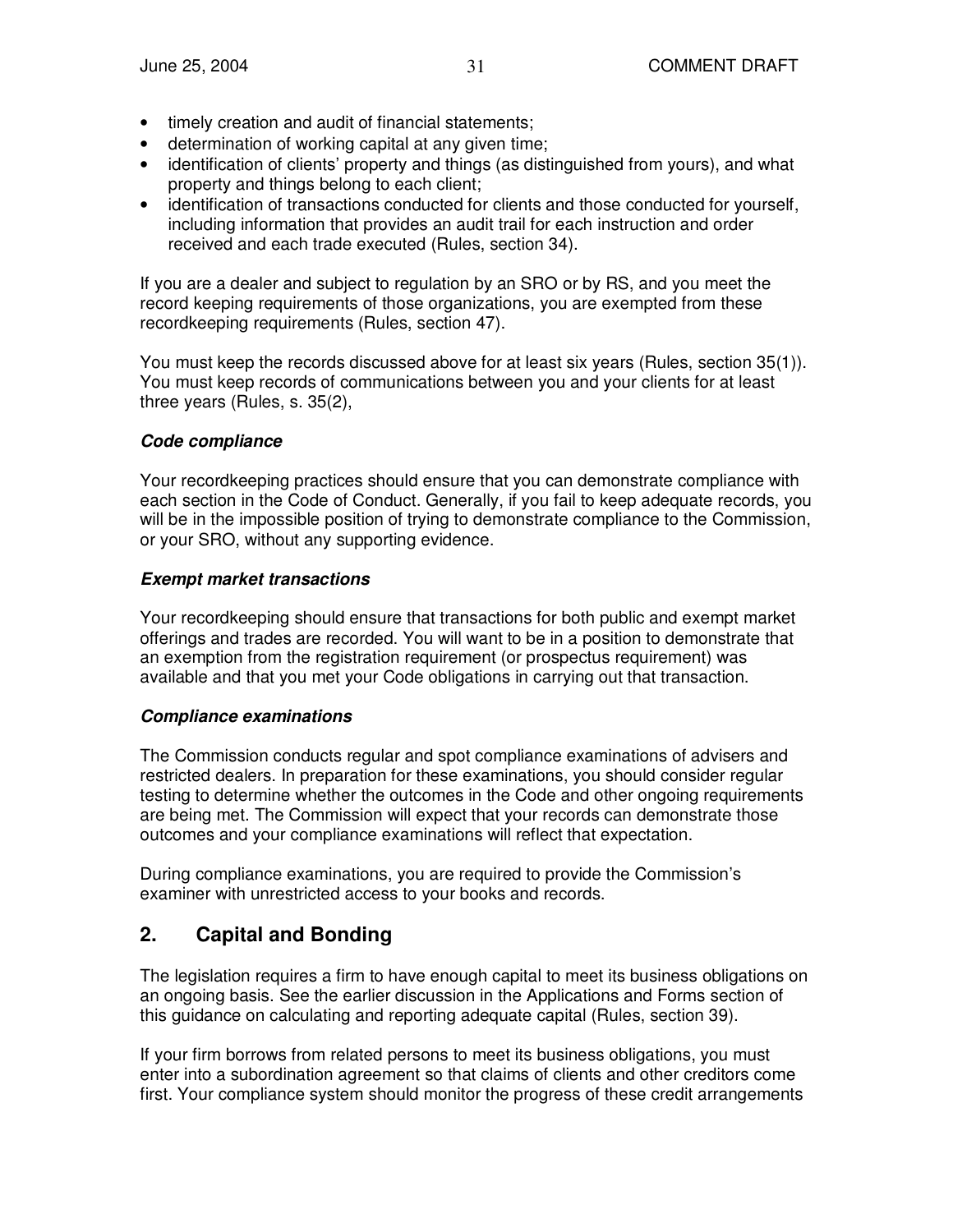and ensure that updated subordination arrangements are made as necessary (Rules, section 40).

In addition to the general obligation to maintain sufficient capital, you must file annual audited financial statements and an annual statement disclosing the amount of capital reasonably considered sufficient to meet your firm's business obligations and the amount of capital your firm has. If your capital falls below the amount reported as sufficient on your latest report, you must immediately notify the Commission (Rules, sections 42, 43, and 45).

Your firm must also file a statement annually confirming that you maintain bonding reasonably considered sufficient to cover the risk of client losses as a result of forgery, fraud, robbery, or theft (Rules, section 44). If there is a claim on your bond or the terms change, you must report that to the Commission immediately (Rules, section 44(2)).

See earlier discussion under the Part III, Section A for information on how to calculate and report on adequate bonding coverage.

## **3. Requirements for Representatives and Other Key Personnel**

## *All Dealers and Advisers*

The Commission relies on the SROs to set proficiency for their members. As a result, the minimum proficiency for representatives and other personnel of investment dealers and mutual fund dealers is that established by the SROs.

The Commission specifies the expected minimum proficiency standards for all other representatives to assist firms in meeting their proficiency obligations under the Code.

#### **[Note to reader: Proficiency requirements will either be set out in this section of the Guide, or in a stand-alone BC Policy.]**

Each firm must keep a list of what each representative is authorized to do. Your firm cannot authorize a representative to perform services outside the scope of your firm's registration (Rules, section 33).

Investment dealers and mutual fund dealers are not exempt from the requirement to keep records of what authority they have granted to each of their representatives, nor from the requirement to provide a list of representatives that trade in or advise on securities in British Columbia to the Commission annually (Rules, section 37).

Because partners, directors, officers, and significant securityholders of a firm shape a firm's overall compliance culture, you must provide personal information about them in the required form. The form is BC Form 31-902F and is available on the Commission's website at www.bcsc.bc.ca. In deciding who must file this form, remember that the definitions of *director* and *officer* are functional definitions. Whenever someone becomes a *significant securityholder* or a new partner, director, or officer of a firm, the personal information form for that person must be provided to the Commission (Rules section 36).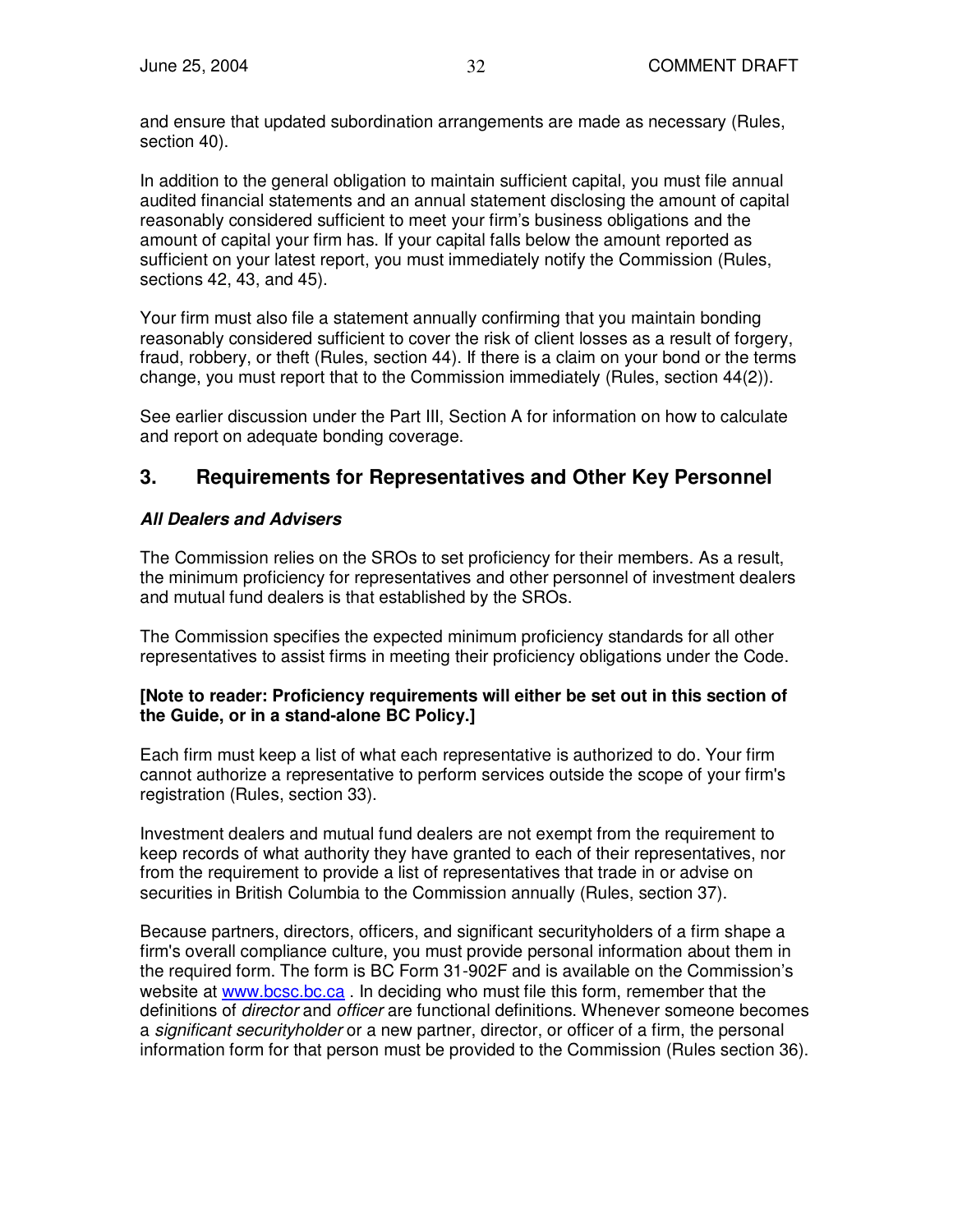Investment dealers and mutual fund dealers are exempt from providing information on partners, directors, officers, and significant securityholders to the Commission since it will be available through their SRO (Rules, section 45).

#### *Restricted dealers and advisers*

The Commission sets out the courses and the experience Commission staff expect representatives of advisers and restricted dealers to have from time to time (or in the case of unique restricted dealers, specified in their conditions of registration). However, it is up to the representative's firm to determine that the representative has alternative training and experience that are equivalent to the specified proficiency requirements. You should expect that Commission staff will question you about any representatives that do not have the expected minimum proficiency.

#### **[Note to reader: Proficiency requirements will either be set out in this section of the Guide, or in a stand-alone BC Policy.]**

The most current proficiency and experience requirements are also posted in the CMR section of the website.

The Commission may also expect and examine for additional proficiencies, depending on the business activity of your representatives. For example, if an adviser intends to use derivatives as part of its investing strategy, the Commission would expect to see appropriate additional proficiencies.

Typical minimum-level experience requirements would be, for those with independent discretion over investment portfolios, at least five continuous years of relevant experience in the securities industry performing research involving the financial analysis of investments in securities.

While the Commission will set the expected minimum proficiency standards for representatives of advisers, the proficiency required of persons hired by the firm to assist in investment research and analysis will be left to the discretion of the firm. As an example, if you hire a junior representative you should make sure that person has the necessary education or experience to complete their work and you should put in place the controls necessary to protect your clients from the mistakes that can come from inexperience.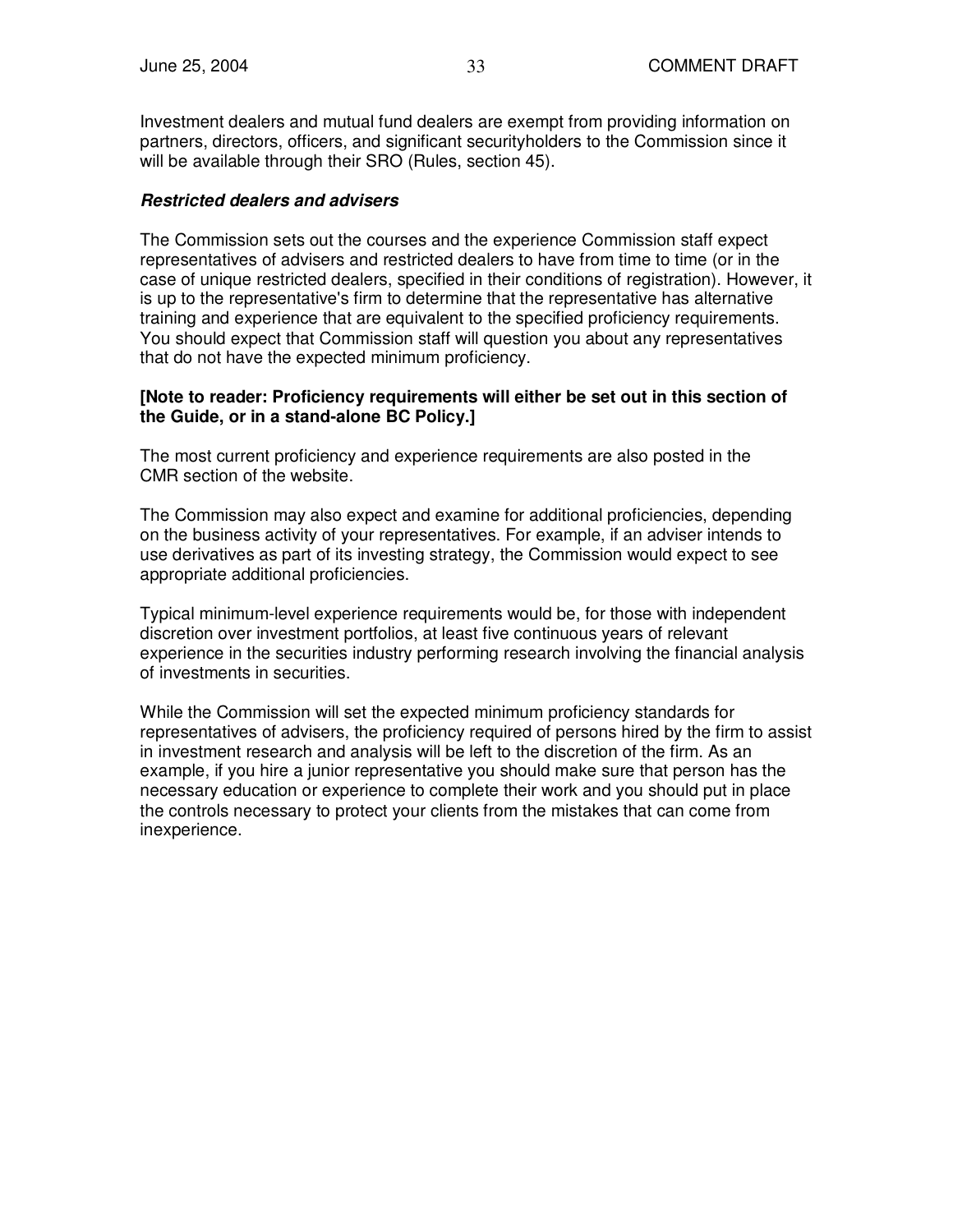## **4. Electronic Delivery of Documents**

## *Delivery*

You can deliver documents to your clients electronically (other legislation may be relevant).

If you choose electronic delivery, you need to ensure that it is as effective and timely as delivery by more traditional means. If it is not, you will not have met your delivery obligations under the legislation.

## *Consent*

If you wish to use electronic delivery, obtaining a consent is a good way to ensure that your client has been given notice that you will be delivering electronically. A consent can set out how and when electronic delivery will occur – and be evidence that you and your client have agreed on the process.

Here are the types of things to consider including in a consent:

- The documents that may be delivered.
- How documents will be delivered.
- What software and other systems requirements the client will need.
- How a client can revoke the consent.

## *Delivery system*

An effective delivery system will likely have the following elements:

- Ease of access by your clients, which includes making the document available for a reasonable period of time, and allowing the client to download a printable version of the document.
- Proof that the document has been delivered or otherwise made available to the person.
- Protections against the alteration or corruption of documents.

## *Hyperlinks*

You should use caution when using hyperlinks in a document, unless the hyperlink is to another point in that same document. If you are hyper-linking to information outside the document, you risk incorporating the hyperlinked information into the document and becoming legally responsible for its accuracy. Also, hyperlinks to a separate document raise the question of which documents are being delivered.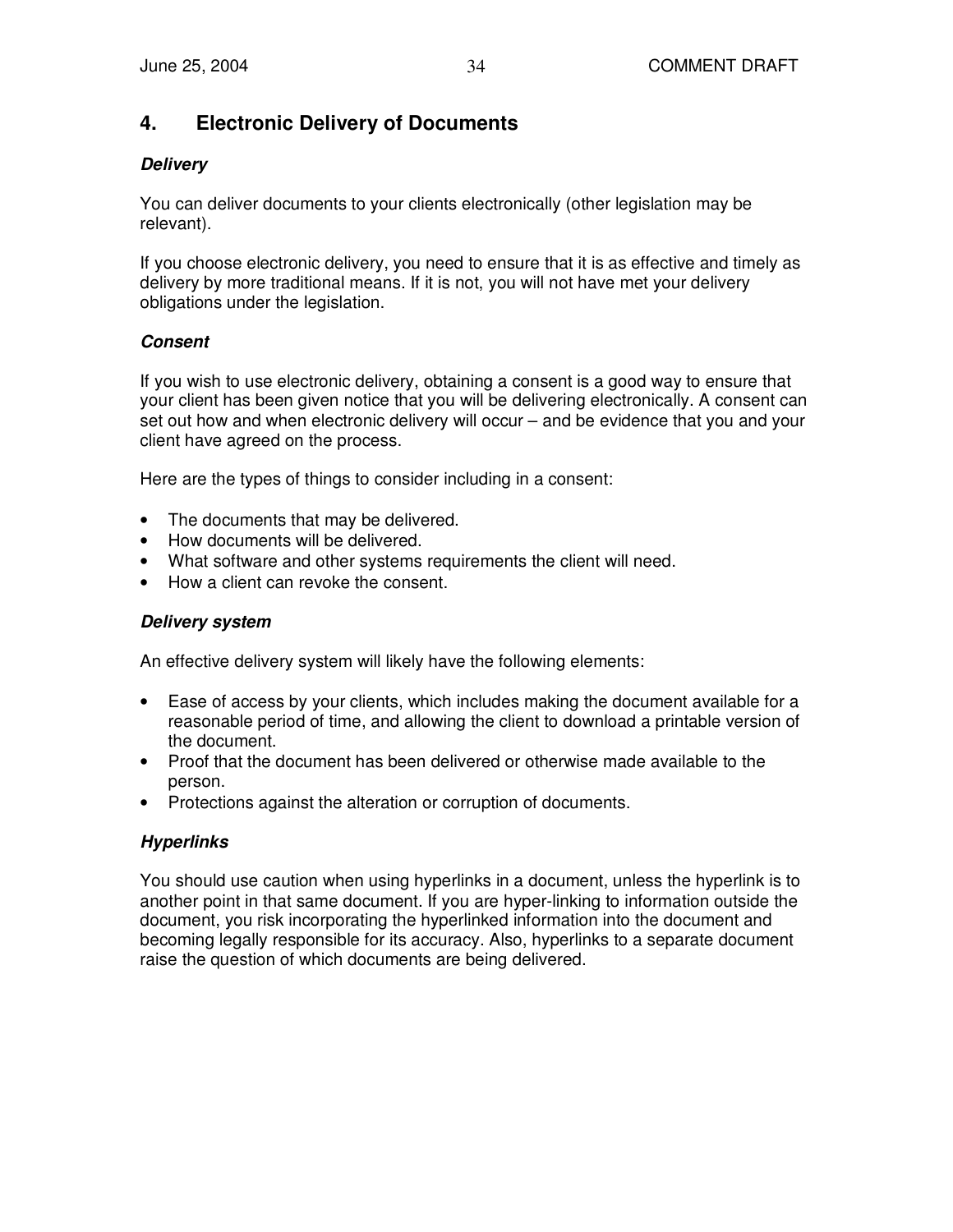## **C. Compliance**

## **1. Examinations and Compliance Reviews**

All registrants are subject to regular examinations to determine if they are in compliance with the legislation (Act, section 42). For IDA and MFDA members, these reviews are normally conducted by those organizations.

The Commission conducts examinations of advisers and restricted dealers. In addition to a predictable review cycle, the Commission also conducts random reviews determined on a risk-assessment basis.

## **2. Power to Impose Conditions or Restrictions**

Commission staff has the power to impose conditions or restrictions on a registrant or a representative. Before doing so, Commission staff must give the registrant an opportunity to be heard and will provide a representative with that same opportunity (Act, section 16).

The Commission also has the power to impose conditions or restrictions on a registrant or restrict trading or advising activities of a representative after a hearing (Act, section 59).

## **3. Opportunity to be Heard**

You have an opportunity to be heard if Commission staff

- refuses to grant your registration, or
- imposes conditions or restrictions on your registration (Act, sections 15(2) and  $16(2)$ ).

For details about the process relating to the opportunity to be heard, go to the CMR section of our website.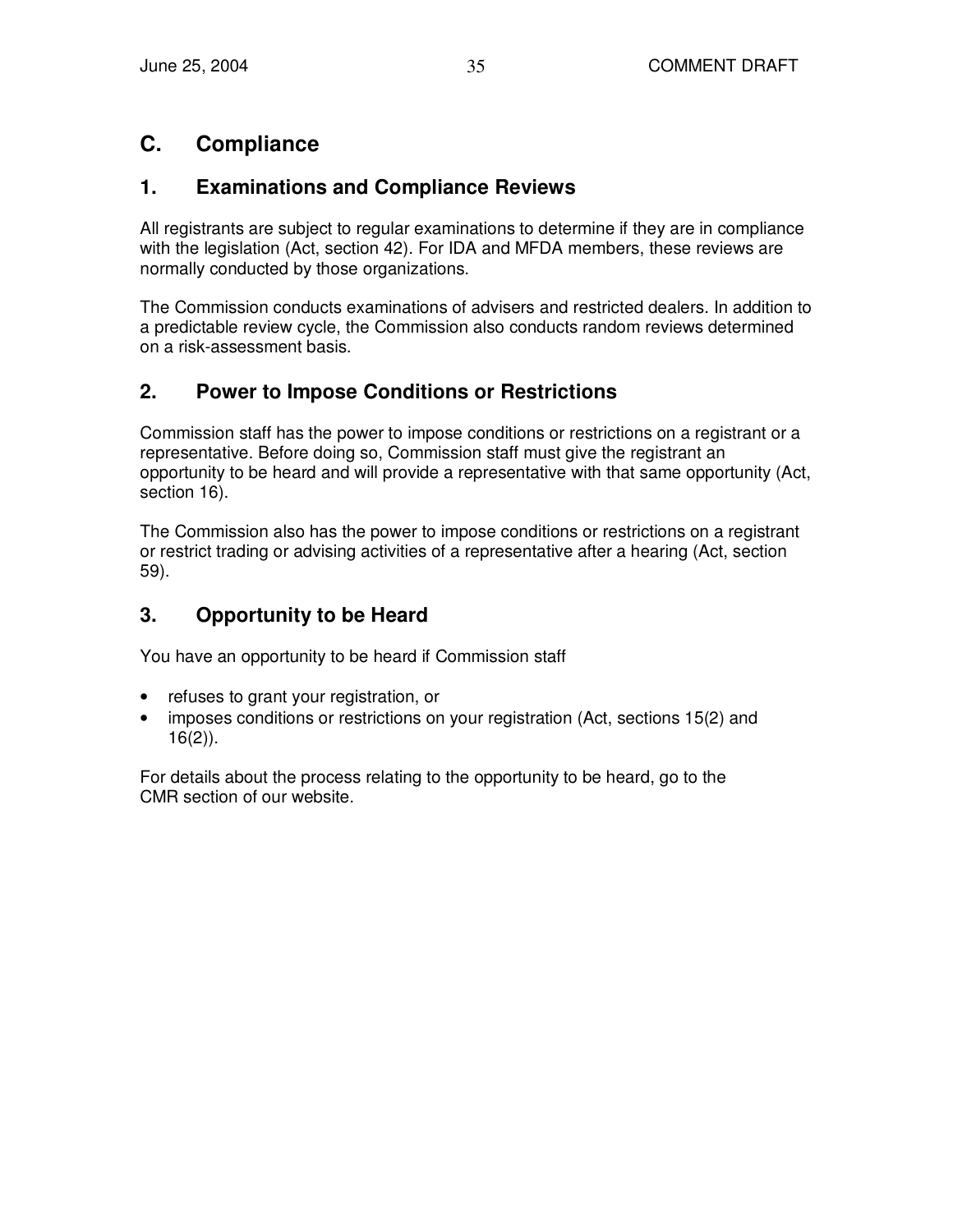# **V. Market Participant Conduct**

Because the Commission's responsibilities include protecting the integrity of the capital market and the confidence of investors, the legislation imposes duties on market participants and prohibits certain conduct. It is important that dealers and advisers are aware of these provisions because, if one is contravened, the person may be subject to regulatory or criminal sanctions. Contraventions of the insider trading or front running prohibitions can also give rise to an action for civil liability.

## *Manipulation and fraud*

Any conduct relating to trading in a security that results in manipulation or fraud is prohibited (Act, section 27).

## *Misrepresentations*

*Misrepresentations* are prohibited (Act, section 28). For dealers and advisers, this means that you cannot provide untrue information, or omit to provide information so that a statement is untrue, if a reasonable investor would consider the untrue information or the omission important in making a decision to

- buy or sell a security, or
- enter or maintain a business relationship with a firm or representative.

## *Unfair practices*

A person must not engage in an unfair practice (Act, section 29). This means that highpressure sales tactics, taking advantage of an investor's physical or mental infirmity, ignorance, illiteracy or lack of sophistication, and imposing unduly harsh terms or conditions on a sale, is not permitted.

## *Insider trading, tipping, or recommending*

A *connected person* (anyone connected with a *public issuer, public mutual fund,* or any other issuer whose securities are publicly traded) is prohibited from trading on *inside information* (*material information* or *significant information* about the issuer that has not been generally disclosed). A connected person is also prohibited from informing another person of inside information unless it is necessary in the course of the issuer's or person's business. A connected person includes anyone doing business with a public issuer and anyone who learns of inside information from someone they know, or should know, is a connected person. If you learn inside information while engaged in professional activities with the issuer, its management, or anyone doing a deal with the issuer, you are caught by this prohibition (Act, section 30).

## *Front running*

A person who has access to information concerning an investment program of a mutual fund, an investment portfolio of a client, or an unexecuted order or intention of any person to trade a security, must not trade securities if disclosure could reasonably be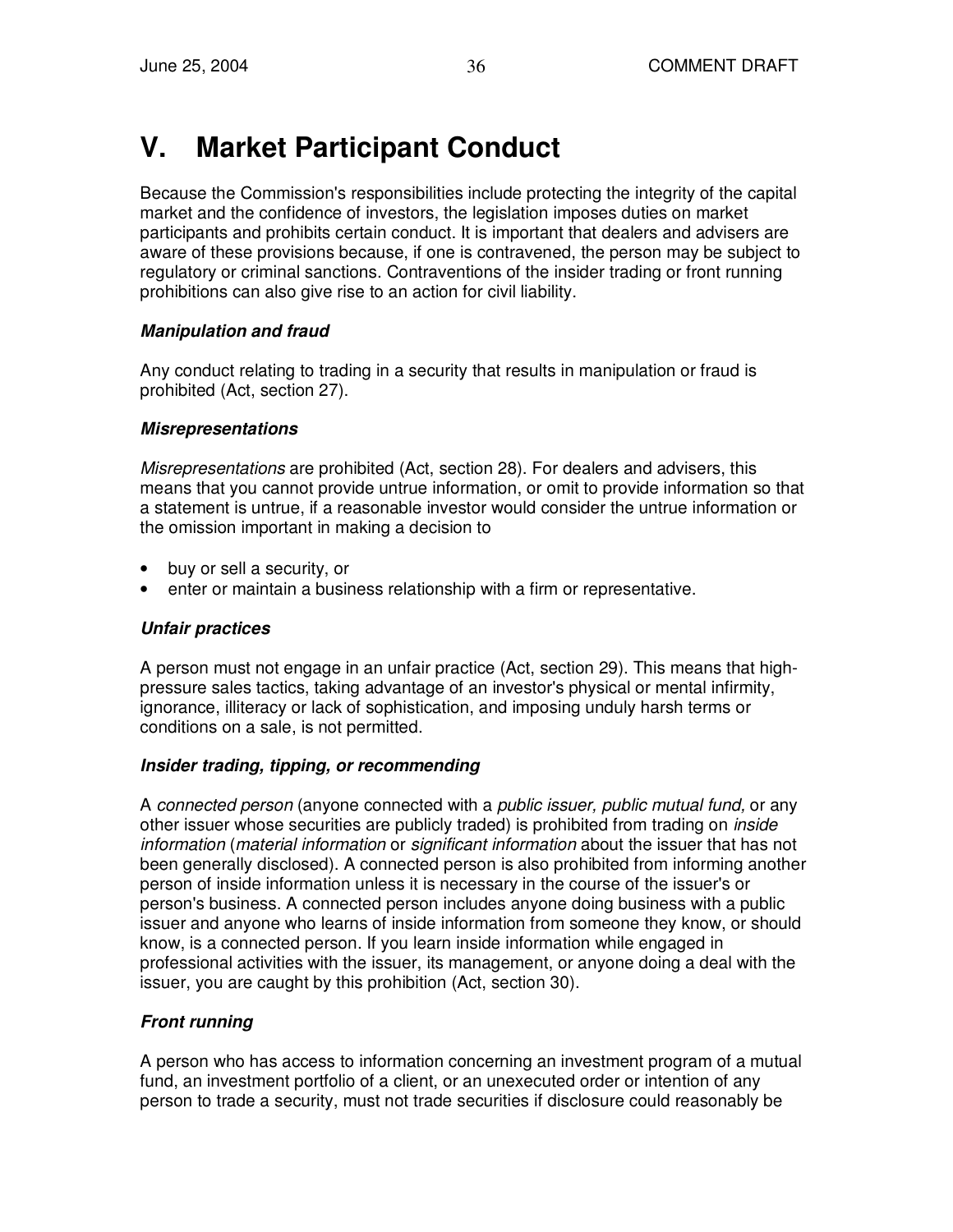expected to affect the market price of the security. You are also prohibited from informing another person of the information or recommending or encouraging another person to trade when you have knowledge of that information (Act, section 31).

#### *False or misleading statements to Commission*

You must not make or give false or misleading statements and information to the Commission or Commission staff, or fail to include information in a way that makes your statement or record false or misleading. This includes any verbal or written statements or information provided in the course of dealings with Commission staff on a filing or application (Act, section 40).

## *Obstruction of justice*

A person must not destroy, conceal, or refuse to give any information or produce a document needed for a hearing, review, or investigation (Act, section 41).

### *Contraventions attributable to others*

If a firm contravenes the legislation or a Commission decision, any employee, officer, director, agent, or significant securityholder of the firm who authorized, permitted, or acquiesced in the contravention is also considered to have committed the same contravention. These individuals could be subject to Commission enforcement proceedings or criminal sanctions (Act, section 173).